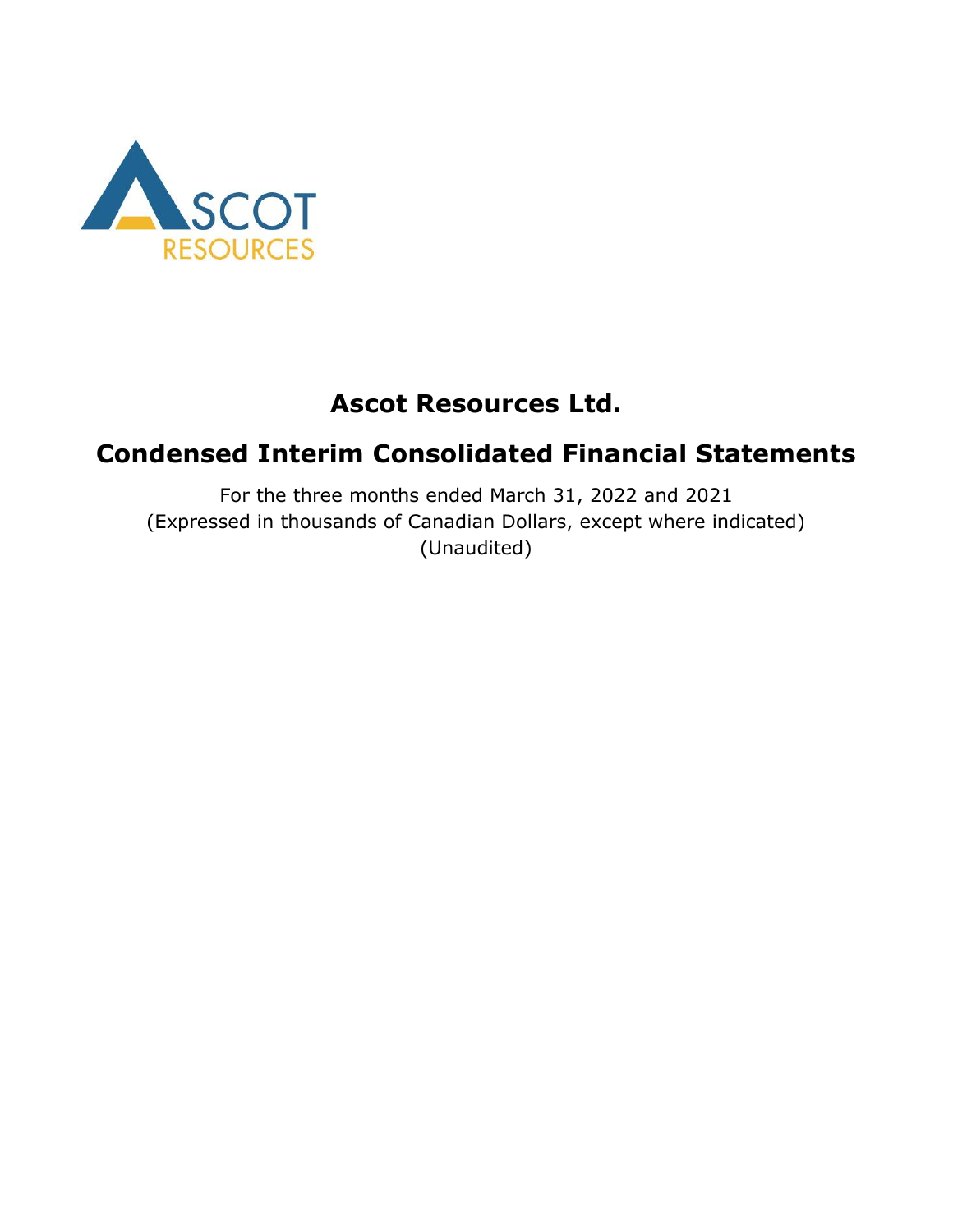CONDENSED INTERIM CONSOLIDATED STATEMENTS OF FINANCIAL POSITION

(Canadian Dollars in Thousands)

(Unaudited)

|                                                   | <b>Notes</b>   | March 31,<br>2022 |    | December 31,<br>2021 |
|---------------------------------------------------|----------------|-------------------|----|----------------------|
| <b>ASSETS</b>                                     |                |                   |    |                      |
| <b>Current</b>                                    |                |                   |    |                      |
| Cash and cash equivalents                         | 3              | \$<br>89,403      | \$ | 59,129               |
| Trade and other receivables                       |                | 1,320             |    | 1,397                |
| Derivative asset                                  |                |                   |    | 23                   |
| Prepaid expenses and deposits                     |                | 2,191             |    | 1,183                |
| <b>Total Current Assets</b>                       |                | 92,914            |    | 61,732               |
| Reclamation deposits                              | 4              | 2,447             |    | 2,447                |
| Exploration and evaluation assets                 |                | 5,424             |    | 5,424                |
| Mineral properties, plant and equipment           | 5              | 285,898           |    | 261,151              |
| Other assets                                      | 6              | 8,357             |    | 8,292                |
| <b>Total Non-Current Assets</b>                   |                | 302,126           |    | 277,314              |
| <b>Total Assets</b>                               |                | \$<br>395,040     | \$ | 339,046              |
| <b>LIABILITIES AND SHAREHOLDERS' EQUITY</b>       |                |                   |    |                      |
| <b>Current</b>                                    |                |                   |    |                      |
| Trade and other payables                          |                | \$<br>13,352      | S. | 14,045               |
| <b>Reclamation Provisions</b>                     | $\overline{7}$ | 339               |    | 348                  |
| Lease liabilities                                 |                | 442               |    | 338                  |
| Other liabilities                                 | 9              | 3,768             |    |                      |
| <b>Total Current Liabilities</b>                  |                | 17,901            |    | 14,731               |
| <b>Reclamation Provisions</b>                     | 7              | 22,029            |    | 25,277               |
| Credit facilities                                 | 8              | 40,800            |    | 41,323               |
| Lease liability                                   |                | 626               |    | 445                  |
| Deferred income tax liabilities                   |                | 65                |    | 65                   |
| <b>Total Non-Current Liabilities</b>              |                | 63,520            |    | 67,110               |
| <b>Total Liabilities</b>                          |                | 81,421            |    | 81,841               |
| <b>Shareholders' Equity</b>                       |                |                   |    |                      |
| Share capital                                     | 9              | 351,111           |    | 298,733              |
| Share-based payment reserve                       | 9              | 24,934            |    | 19,528               |
| Accumulated deficit                               |                | (62, 426)         |    | (61,056)             |
| <b>Total Shareholders' Equity</b>                 |                | 313,619           |    | 257,205              |
| <b>Total Liabilities and Shareholders' Equity</b> |                | \$<br>395,040     | \$ | 339,046              |

The accompanying notes are an integral part of these consolidated financial statements. Commitments (Notes 5, 7 and 15), Contingencies (Note 5).

*\_\_\_\_\_\_\_\_\_\_\_\_\_\_\_\_\_\_\_\_\_\_\_\_\_\_\_\_\_\_ \_\_\_\_\_\_\_\_\_\_\_\_\_\_\_\_\_\_\_\_\_\_\_\_\_\_\_\_\_*

/s/ *"Rick Zimmer"* /s/ *"Andrée St-Germain"*

Director **Director** Director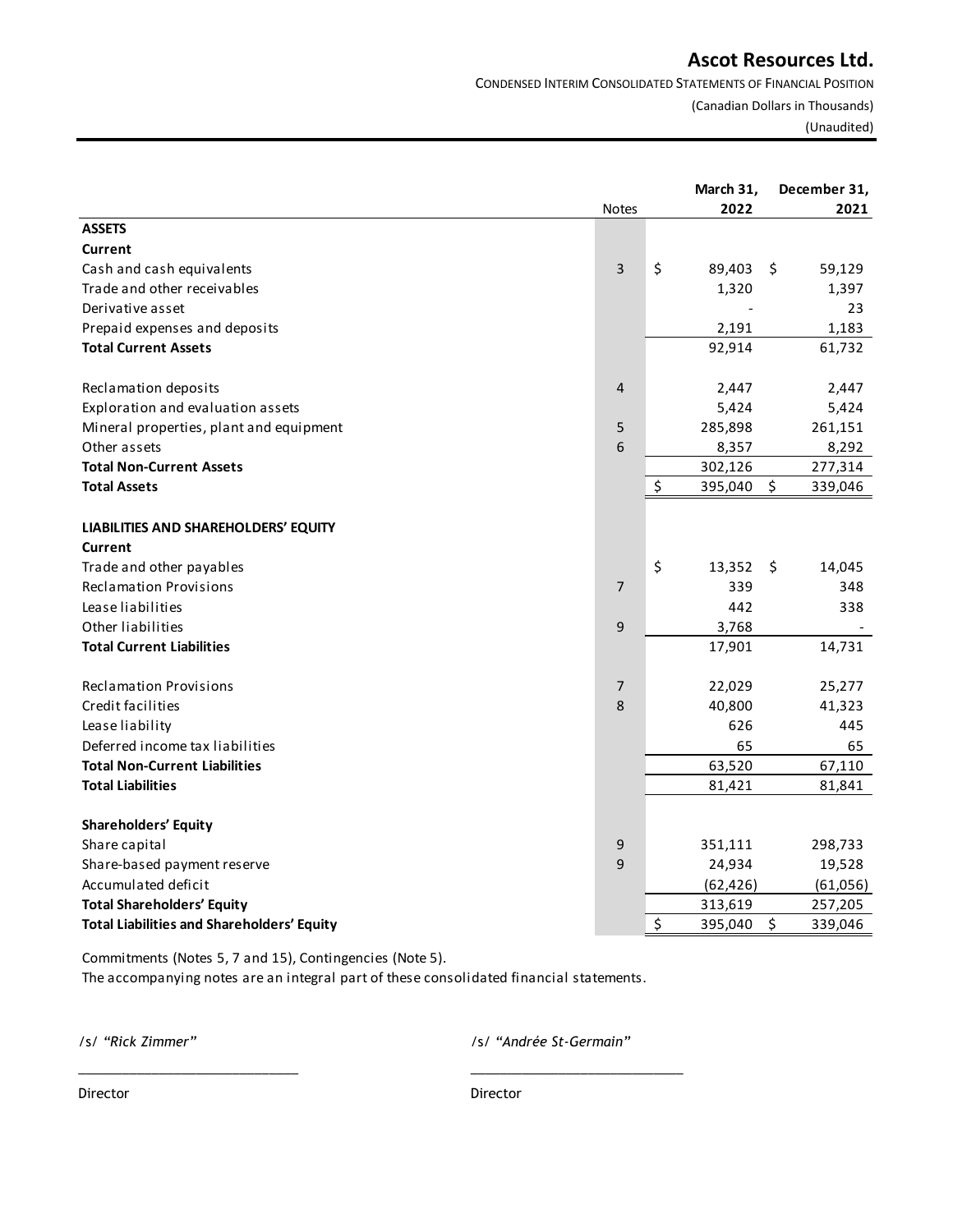CONDENSED INTERIM CONSOLIDATED STATEMENTS OF COMPREHENSIVE LOSS (INCOME)

(Canadian Dollars in Thousands Except Loss (Income) per Share)

(Unaudited)

|                                             |              | Three months ended | Three months ended            |
|---------------------------------------------|--------------|--------------------|-------------------------------|
|                                             | <b>Notes</b> | March 31, 2022     | March 31, 2021                |
| General and administrative                  | 10           | \$<br>1,509        | $\ddot{\mathsf{S}}$<br>1,315  |
| Stock-based compensation                    | 9            | 1,070              | 528                           |
| Amortization and depreciation               |              | 215                | 226                           |
| Property maintenance costs                  |              | 72                 | 86                            |
| Finance expense                             | 11           | 278                | 199                           |
| Other income                                |              | (64)               | (15)                          |
| Loss on investment in marketable securities |              |                    | 309                           |
| Change in fair value of derivatives         | 11           | (1, 158)           | (5,038)                       |
| Foreign exchange gain                       |              | (552)              | (283)                         |
| Loss (income) before income taxes           |              | \$<br>1,370        | Ŝ.<br>(2,673)                 |
| <b>Total comprehensive loss (income)</b>    |              | $\zeta$<br>1,370   | $\ddot{\varsigma}$<br>(2,673) |
| Loss (earnings) per share                   |              |                    |                               |
| Basic and diluted                           |              | \$<br>0.00         | (0.01)<br>- \$                |
| Weighted average shares outstanding         |              |                    |                               |
| - basic                                     |              | 391,503,443        | 278,323,751                   |
| - diluted                                   |              | 391,503,443        | 282,288,075                   |

The accompanying notes are an integral part of these consolidated financial statements.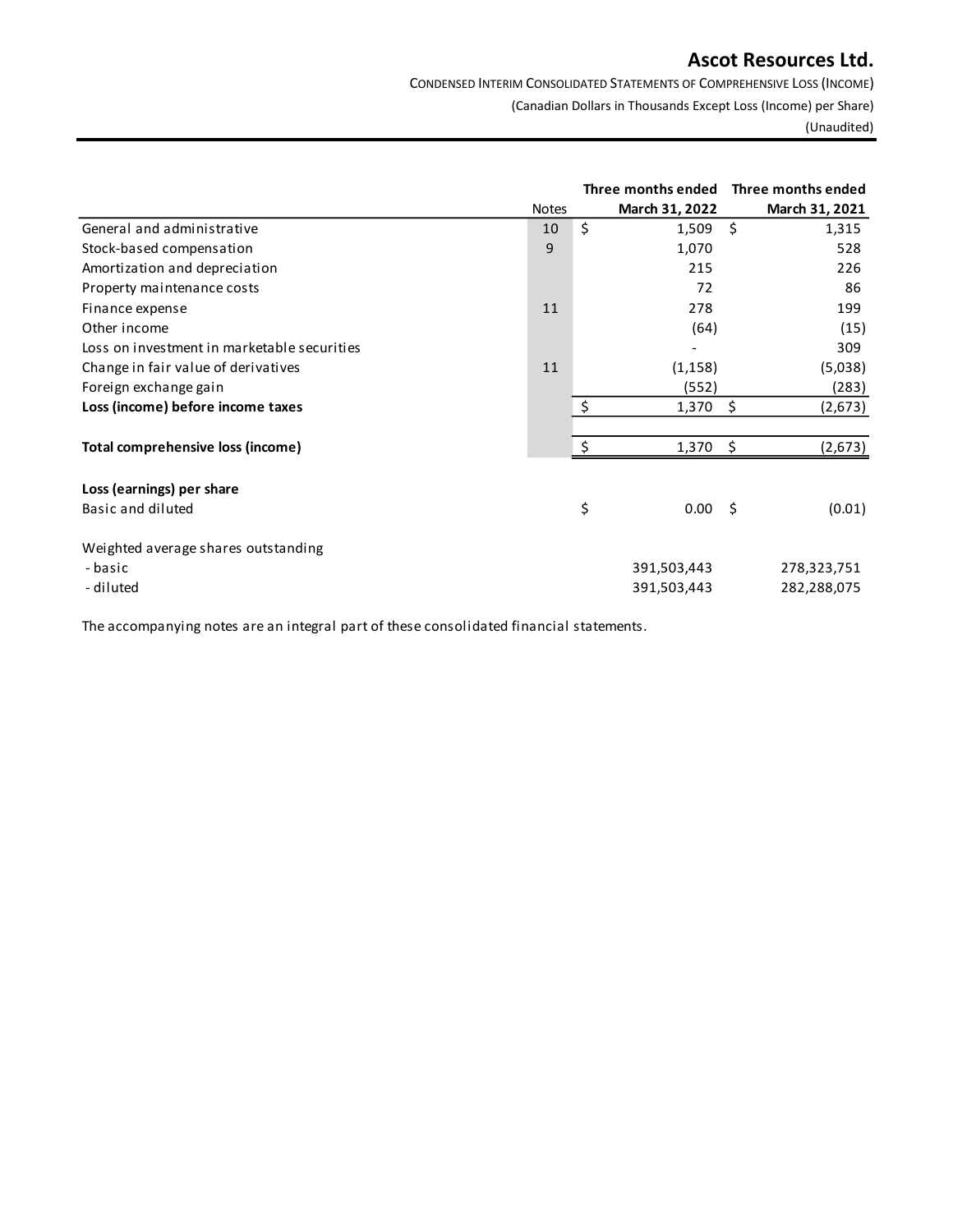CONDENSED INTERIM CONSOLIDATED STATEMENTS OF CHANGES IN EQUITY

(Canadian Dollars in Thousands except No. of Shares) (Unaudited)

|                                                    | <b>Number</b> |     |              |    | Share-    |     |                | Total    |
|----------------------------------------------------|---------------|-----|--------------|----|-----------|-----|----------------|----------|
|                                                    | of shares     |     |              |    | based     |     |                | share-   |
|                                                    | issued and    |     | <b>Share</b> |    | payment - |     |                | holders' |
|                                                    | outstanding   |     | capital      |    | reserve   |     | <b>Deficit</b> | equity   |
| Balance, January 1, 2021                           | 278,323,751   | \$. | 217,928      | S  | 17,828    | \$. | $(58, 108)$ \$ | 177,648  |
| Stock-based compensation (Note 9)                  |               |     |              |    | 528       |     |                | 528      |
| Net income for the period                          |               |     |              |    |           |     | 2,673          | 2,673    |
| <b>Balance, March 31, 2021</b>                     | 278,323,751   | S.  | 217,928      | S. | 18,356    | S.  | $(55, 435)$ \$ | 180,849  |
| Balance, January 1, 2022                           | 376,351,128   | s   | 298,733      | S  | 19,528    | S.  | $(61,056)$ \$  | 257,205  |
| Shares issued for cash                             |               |     |              |    |           |     |                |          |
| Bought deal financing, net of issue costs (Note 9) | 59,271,000    |     | 56,122       |    | 4,235     |     |                | 60,357   |
| Exercise of RSUs                                   | 17,902        |     | 24           |    | (24)      |     |                |          |
| Issued for other consideration                     |               |     |              |    |           |     |                |          |
| Premium on flow-through shares (Note 9)            |               |     | (3,768)      |    |           |     |                | (3,768)  |
| Stock-based compensation expense (Note 9)          |               |     |              |    | 1,070     |     |                | 1,070    |
| Stock-based compensation capitalized               |               |     |              |    | 125       |     |                | 125      |
| Net loss for the period                            |               |     |              |    |           |     | (1, 370)       | (1, 370) |
| Balance, March 31, 2022                            | 435,640,030   |     | 351,111      |    | 24,934    | s   | (62, 426)      | 313,619  |

The accompanying notes are an integral part of these consolidated financial statements.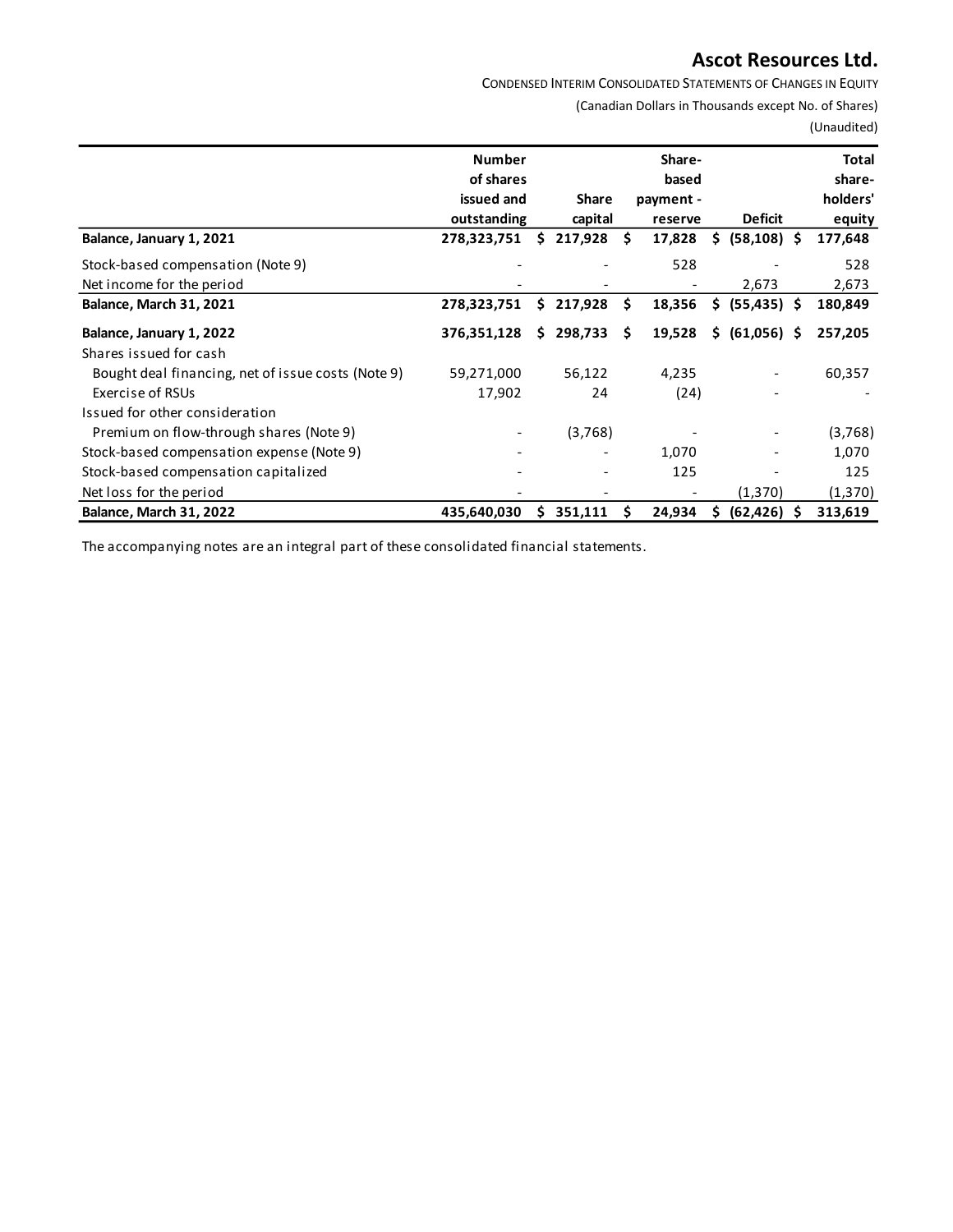CONDENSED INTERIM CONSOLIDATED STATEMENTS OF CASH FLOWS

(Canadian Dollars in Thousands)

(Unaudited)

|                                                                                         | <b>Notes</b> | Three months ended<br>March 31, 2022 | Three months ended<br>March 31, 2021 |
|-----------------------------------------------------------------------------------------|--------------|--------------------------------------|--------------------------------------|
| Cash flows from operating activities                                                    |              |                                      |                                      |
| (Loss) income for the period                                                            |              | \$<br>$(1,370)$ \$                   | 2,673                                |
| Adjustment to reconcile loss                                                            |              |                                      |                                      |
| to net cash used in operating activities:                                               |              |                                      |                                      |
| Stock-based compensation                                                                | 9            | 1,070                                | 528                                  |
| Amortization and depreciation                                                           |              | 215                                  | 226                                  |
| Gain on flow through share premium                                                      |              |                                      | (13)                                 |
| Finance expense                                                                         |              | 152                                  | 101                                  |
| Change in fair value of derivative asset                                                |              | 23                                   |                                      |
| Change in fair value of embedded derivatives                                            | 8            | (1, 181)                             | (5,038)                              |
| Unrealized foreign exchange gain                                                        |              | (558)                                | (245)                                |
| Unrealized loss on marketable securities                                                |              |                                      | 309                                  |
| Changes in non-cash working capital balances:                                           |              |                                      |                                      |
| Decrease in receivables                                                                 |              | 77                                   | 135                                  |
| Increase in prepaid expenses and deposits                                               |              | (1,008)                              | (208)                                |
| Decrease (increase) in trade and other payables                                         |              | 212                                  | (613)                                |
| Payment for reclamation provision                                                       |              | (86)                                 | (93)                                 |
| Total cash outflows from operating activities                                           |              | (2, 454)                             | (2, 238)                             |
|                                                                                         |              |                                      |                                      |
| Cash flows from investing activities                                                    |              |                                      |                                      |
| Investment in mineral properties, plant and equipment                                   |              | (27, 348)                            | (3,889)                              |
| Proceeds from sale of marketable securities                                             |              |                                      | 911                                  |
| Total cash outflows from investing activities                                           |              | (27, 348)                            | (2,978)                              |
|                                                                                         |              |                                      |                                      |
| Cash flows from financing activities                                                    |              |                                      |                                      |
| Proceeds from share issuance                                                            | 9            | 64,241                               |                                      |
| Share issue costs                                                                       | 9            | (3,884)                              |                                      |
| Deferred financing costs                                                                |              | (45)                                 | (166)                                |
| Payment for lease liabilities                                                           |              | (236)                                | (58)                                 |
| Total cash inflows from financing activities                                            |              | 60,076                               | (224)                                |
|                                                                                         |              |                                      |                                      |
| Effect of exchange rate changes on cash and cash equivalents                            |              |                                      | (214)                                |
| Total increase in cash during the period                                                |              | 30,274                               | (5,654)                              |
| Cash and cash equivalents, beginning of period                                          |              | 59,129                               | 42,080                               |
| Cash and cash equivalents, end of period                                                |              | \$<br>89,403                         | \$<br>36,426                         |
| Supplemental cash flow information                                                      | 14           |                                      |                                      |
| The accompanying notes are an integral part of these consolidated financial statements. |              |                                      |                                      |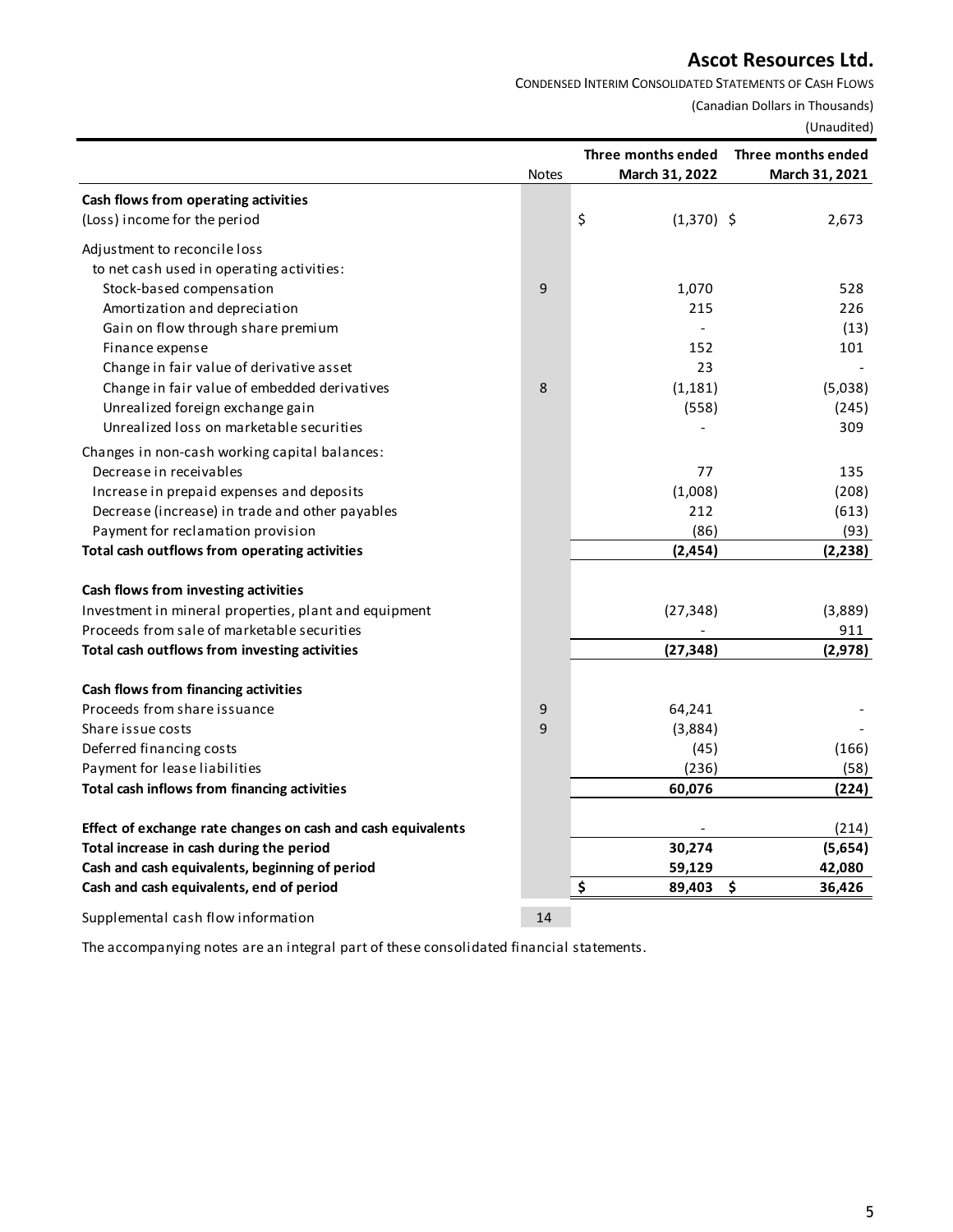NOTES TO THE CONDENSED INTERIM CONSOLIDATED FINANCIAL STATEMENTS FOR THE THREE MONTHS ENDED MARCH 31, 2022 AND 2021 Expressed in Thousands of Canadian Dollars Except Price per Share/Unit (Unaudited)

### **1. NATURE OF OPERATIONS**

Ascot Resources Ltd. ("Ascot" or the "Company") is a development and exploration company focusing on re-starting the past producing historic Premier gold mine located in British Columbia's Golden Triangle. The Company filed its feasibility study in May 2020 for its 100% owned Premier and Red Mountain Gold Projects which would supply gold and silver ores to the process plant. The Silver Coin, Big Missouri, and Premier deposits, collectively named the Premier Gold Project ("PGP") are located near the processing facility on the historical Premier Mine site, and the Red Mountain Project ("RMP") is located 23 km to the southeast in an adjacent valley. PGP together with RMP is defined as the "Project". The Company also has two other properties: Swamp Point, an aggregate project located in British Columbia on the Portland Canal, and Mt. Margaret, a porphyry copper-molybdenum-gold-silver deposit located in Washington State, USA.

Ascot was incorporated under the Business Corporations Act of British Columbia in May 1986. The Company's whollyowned subsidiaries, as of March 31, 2022 were:

- IDM Mining Ltd. (BC, Canada);
- Ascot Power Ltd. (BC, Canada), and
- Ascot USA Inc. (Washington State, USA).

The Company is listed on the Toronto Stock Exchange ("TSX") in Canada, having the trading symbol AOT. The Company is also trading on the OTCQX market in the U.S. (symbol: AOTVF).

The address of the Company's corporate office and principal place of business is #1050 - 1095 West Pender Street, Vancouver, British Columbia, V6E 2M6, Canada.

### **2. BASIS OF PRESENTATION**

#### **a) Statement of compliance**

These unaudited condensed interim consolidated financial statements for the three months ended March 31, 2022 and 2021 (the "Interim Financial Statements") have been prepared in accordance with International Financial Reporting Standards ("IFRS") applicable to the preparation of interim financial statements, including International Auditing Standard ("IAS") 34, Interim Financial Reporting ("IAS 34"). These Interim Financial Statements do not include all disclosures required for annual audited financial statements. Accordingly, they should be read in conjunction with the notes to the Company's audited financial statements for the year ended December 31, 2021, which have been prepared in accordance with IFRS issued by the International Accounting Standards Board ("IASB").

These Interim Financial Statements have been prepared using accounting policies consistent with those used in the Company's audited financial statements for the year ended December 31, 2021, except as noted in Note 2c below.

These Interim Financial Statements were authorized for issue by the Board of Directors on May 13, 2022.

#### **b) Basis of measurement**

These Interim Financial Statements include the accounts of Ascot Resources Ltd. and its wholly-owned subsidiaries. All intercompany transactions and balances are eliminated on consolidation.

These Interim Financial Statements are presented in Canadian dollars, which is also the Company's and its wholly-owned subsidiaries' functional currency. At the transaction date, each asset, liability, revenue and expense denominated in a foreign currency is translated into Canadian dollars using the exchange rate in effect at that date. At the fiscal period end date, unsettled monetary assets and liabilities are translated into Canadian dollars using the exchange rate in effect at the period end date and the related translation differences are recognized in net income.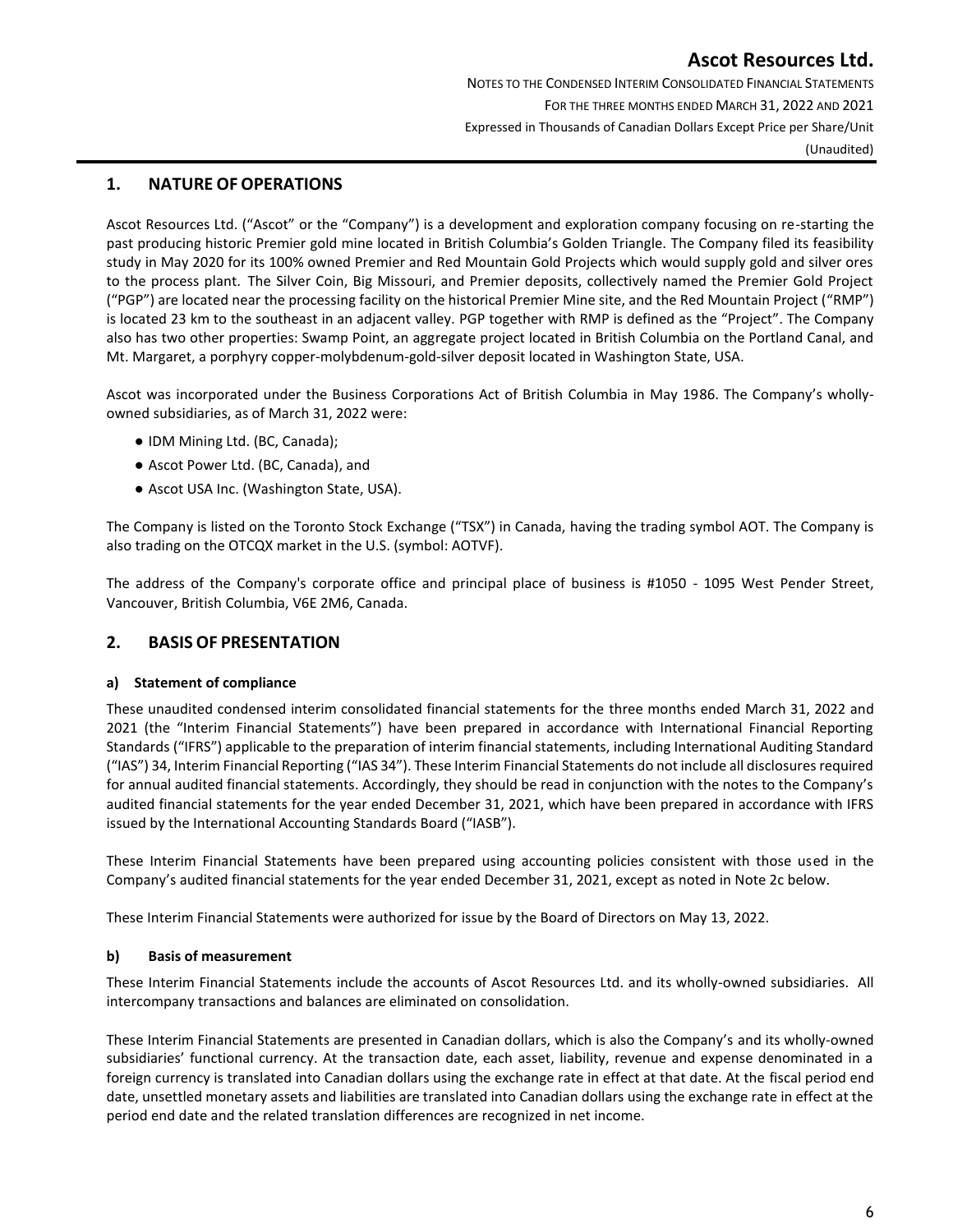NOTES TO THE CONDENSED INTERIM CONSOLIDATED FINANCIAL STATEMENTS FOR THE THREE MONTHS ENDED MARCH 31, 2022 AND 2021 Expressed in Thousands of Canadian Dollars Except Price per Share/Unit (Unaudited)

#### **c) New and amended IFRS pronouncements**

In May 2020, the IASB issued amendments to IAS 16, Property, Plant and Equipment (IAS 16). The amendments prohibit a company from deducting from the cost of property, plant and equipment amounts received from selling items produced while the company is preparing the asset for its intended use. Instead, a company will recognize such sales proceeds and related costs in profit or loss. The amendments apply to annual reporting periods beginning on or after January 1, 2022. The amendments are applied retrospectively only to items of property, plant and equipment that are available for use after the beginning of the earliest period presented in the financial statements in which the entity first applies the amendments. The Company adopted the amendments on January 1, 2022. On adoption of the amendments, there was no immediate effect on the Company's financial statements.

A number of new IFRS standards and amendments to IFRS standards are effective for annual periods beginning on or after January 1, 2023 and earlier application for some is permitted. The Company has not early adopted any of the new or amended standards and management is assessing the impact of these new and amended standards on the Company.

### **3. CASH AND CASH EQUIVALENTS**

|                                                               | March 31,<br>2022 | December 31,<br>2021 |
|---------------------------------------------------------------|-------------------|----------------------|
| Cash                                                          | 56,186            | 12,846               |
| Guaranteed Investment Certificates ("GICs") and term deposits | 33.217            | 46,283               |
| Cash and cash equivalents                                     | 89,403            | 59,129               |

Cash is held at Canadian chartered banks. GICs and term deposits are held at a Canadian chartered bank and at registered brokers. The Canadian dollar GICs and term deposits bear interest at fixed rates between 0.25% and 1.0% per annum (December 31, 2021: between 0.25% and 0.7%). The Company's GICs and term deposits may be redeemed on twenty-fourhour notice to the bank and are considered cash equivalents.

Included in cash and cash equivalents is \$21,972 (December 31, 2021: \$Nil), which is required to be spent on flow-through expenditures prior to December 31, 2023.

### **4. RECLAMATION DEPOSITS**

The Company is required to maintain reclamation deposits for its mineral properties in respect of its expected rehabilitation obligations. The reclamation deposits represent collateral for possible reclamation activities necessary on mineral properties in connection with the permits required for exploration activities by the Company.

Based on a revised closure and reclamation plan in Mines Act Permit M-179 amendment ("MAPA") issued in December 2021, Ascot's environmental bonding requirement for its Premier property increased from \$14,950 to \$45,176. The additional amount of \$30,226 is being posted in stages over a three-year period beginning in January 2022. The Company posted the first tranche of \$10,226 in January 2022 through a surety bond. The second tranche of \$10,000 will be due on December 31, 2022 and the last tranche of \$10,000 will be due on December 31, 2023.

As of March 31, 2022, Ascot has posted an environmental bond of \$1,098 for its Red Mountain property (December 31, 2021: \$1,098).

The Company established a surety bonding arrangement with a Canadian insurance company (the "Surety") with respect to its environmental bonds. The surety arrangement required the Company to provide cash collateral and pay an annual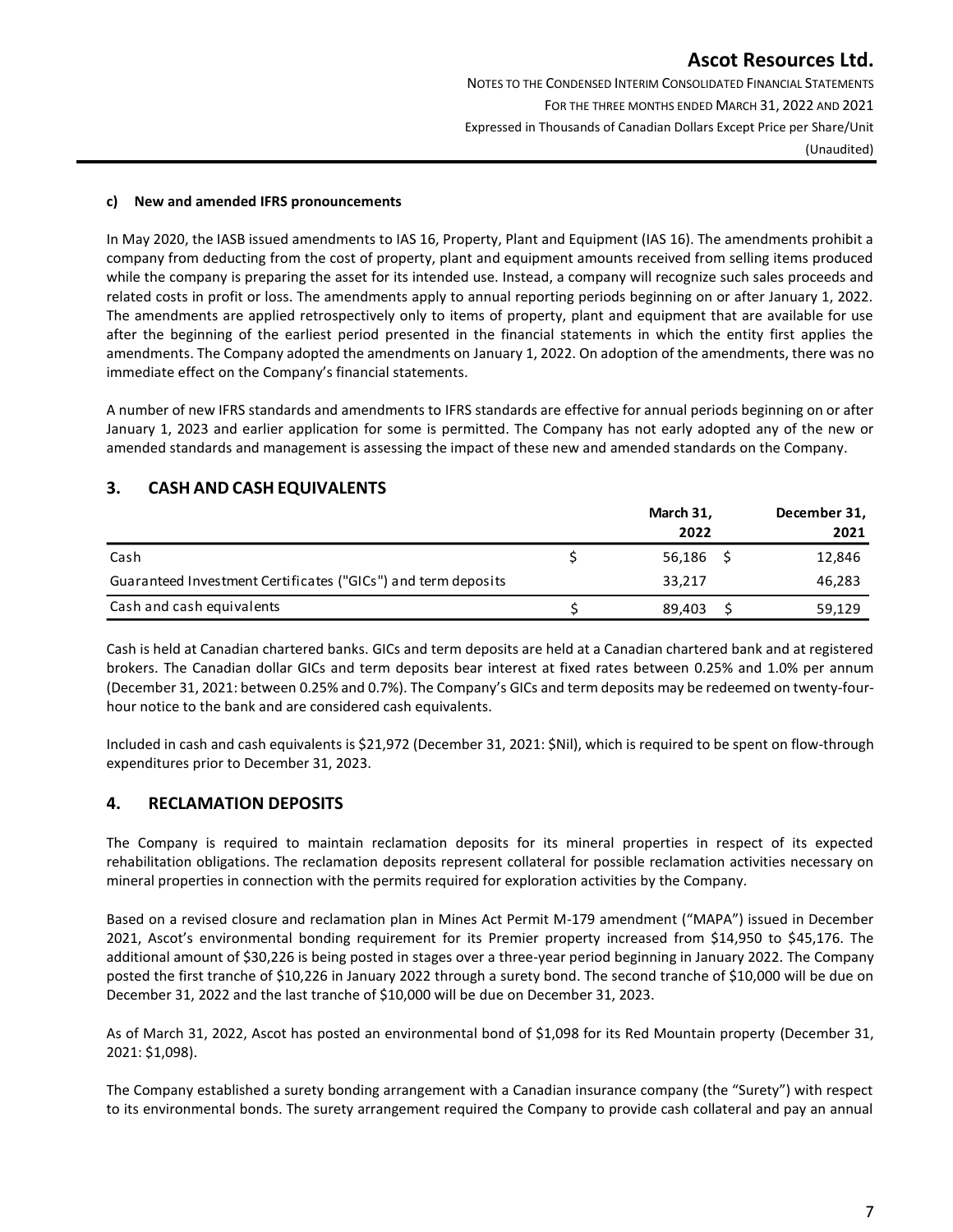NOTES TO THE CONDENSED INTERIM CONSOLIDATED FINANCIAL STATEMENTS FOR THE THREE MONTHS ENDED MARCH 31, 2022 AND 2021 Expressed in Thousands of Canadian Dollars Except Price per Share/Unit (Unaudited)

bond fee equal to 2% of the respective bond amount. As of March 31, 2022, the cash collateral was \$2,000 (December 31, 2021: \$2,000). Except for the \$2,000 held as cash collateral with the surety bond trust account, the reclamation deposits are held in certificates of deposits with a Canadian chartered bank and the Ministry of Finance of British Columbia.

The following table summarizes the reclamation deposits by property:

|                                      | March 31,<br>2022 | December 31,<br>2021 |
|--------------------------------------|-------------------|----------------------|
| Surety bond trust account:           |                   |                      |
| Premier Gold Project                 | $1,861$ \$        | 1,861                |
| Red Mountain                         | 139               | 139                  |
| Cash security:                       |                   |                      |
| Premier Gold Project and Silver Coin | 137               | 137                  |
| Swamp Point                          | 310               | 310                  |
|                                      | 2.447             | 2,447                |

All reclamation deposits are classified as long-term, regardless of their term, as the funds will remain on deposit until the reclamation obligations are extinguished.

### **5. MINERAL PROPERTIES, PLANT AND EQUIPMENT**

|                                           | <b>Mineral</b> |    |                          |     |                          | Machi-   |    | <b>Office</b>                |             |           |
|-------------------------------------------|----------------|----|--------------------------|-----|--------------------------|----------|----|------------------------------|-------------|-----------|
|                                           | properties     |    | Cons-                    |     |                          | nery     |    | furniture                    |             |           |
|                                           | and project    |    | truction                 |     | Land                     | and      |    | and                          | Right-of-   |           |
|                                           | development    |    | in                       |     | and                      | equip-   |    | equip-                       | use         |           |
|                                           | costs          |    | progress                 |     | buildings                | ment     |    | ment                         | assets      | Total     |
| Cost                                      | \$<br>200,406  | Ś. | 41,375                   | Ś.  | 1,354                    | \$20,636 | Ś. | 313                          | \$<br>1,137 | \$265,221 |
| Accum. depreciation & amortization        | (1,093)        |    |                          |     | (154)                    | (2, 230) |    | (233)                        | (360)       | (4,070)   |
| Net book value, December 31, 2021         | 199,313        |    | 41,375                   |     | 1,200                    | 18,406   |    | 80                           | 777         | 261,151   |
|                                           |                |    |                          |     |                          |          |    |                              |             |           |
| <b>Change in Cost</b>                     |                |    |                          |     |                          |          |    |                              |             |           |
| Additions                                 | 1,592          |    | 17,273                   |     |                          | 7,813    |    | 4                            | 500         | 27,182    |
| Capitalized borrowing costs               | 1,216          |    |                          |     |                          |          |    |                              |             | 1,216     |
| Decrease in asset retirement cost         | (3,310)        |    |                          |     |                          |          |    | $\qquad \qquad \blacksquare$ |             | (3,310)   |
| Subtotal                                  | (502)          |    | 17,273                   |     | $\overline{\phantom{0}}$ | 7,813    |    | 4                            | 500         | 25,088    |
|                                           |                |    |                          |     |                          |          |    |                              |             |           |
| <b>Change in Accumulated Amortization</b> |                |    |                          |     |                          |          |    |                              |             |           |
| Depreciation & amortization charge        | (180)          |    |                          |     | (5)                      | (103)    |    | (10)                         | (43)        | (341)     |
| Subtotal                                  | (180)          |    | $\overline{\phantom{a}}$ |     | (5)                      | (103)    |    | (10)                         | (43)        | (341)     |
|                                           |                |    |                          |     |                          |          |    |                              |             |           |
| Cost                                      | 199,904        |    | 58,648                   |     | 1,354                    | 28,449   |    | 317                          | 1,637       | 290,309   |
| Accum. depreciation & amortization        | (1,273)        |    |                          |     | (159)                    | (2, 333) |    | (243)                        | (403)       | (4, 411)  |
| Net book value, March 31, 2022            | \$<br>198,631  | \$ | 58,648                   | \$. | 1,195                    | \$26,116 | S  | 74                           | 1,234<br>\$ | \$285,898 |

The Company has agreements in place for the delivery of critical long lead time equipment. During the three months ended March 31, 2022, the Company made progress payments totaling \$7,813 towards the engineering and fabrication of such equipment, which has been capitalized in machinery and equipment. As at March 31, 2022, the Company has purchase commitments totaling \$12,004 for such equipment.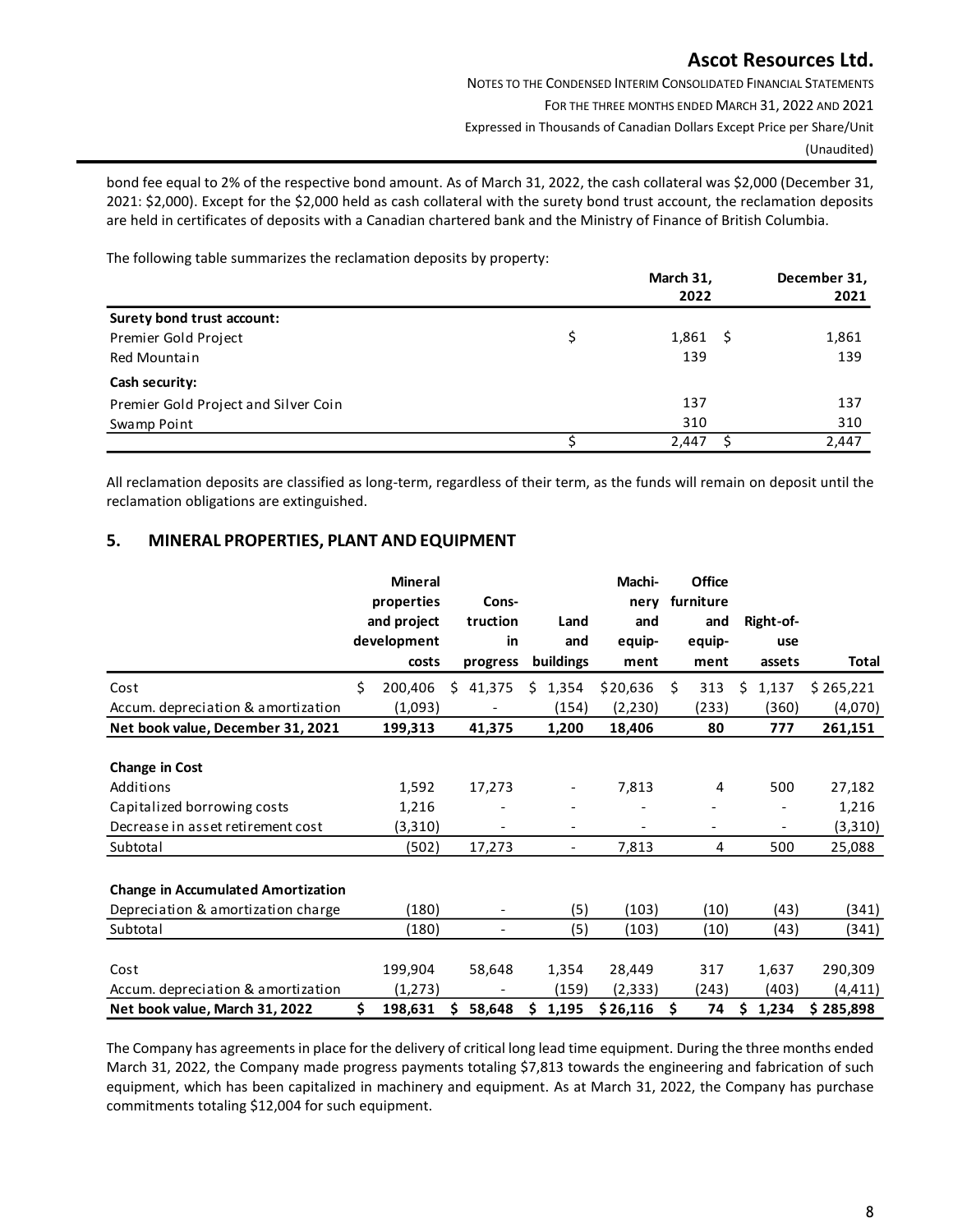Mineral properties and project development cost additions of \$1,592 consist of \$1,287 spent on permitting, studies and pre-construction activities, and \$305 spent on exploration.

Right-of-use assets cost additions of \$500 represent vehicle leases initiated in the first three months of 2022.

#### **MINERAL PROPERTIES AND PROJECT DEVELOPMENT COSTS**

Mineral properties and project development costs include PGP and RMP (together defined as the "Project"). PGP comprises the previously separate Premier, Dilworth and Silver Coin Properties. Ascot's properties are subject to a number of royalties and product purchase rights:

- A 1% Net Smelter Return royalty ("NSR") and a 5% Net Profit Interest royalty on production from certain areas of the Premier Property granted to Boliden Limited ("Boliden");
- A 5% NSR royalty on production from certain areas of the Premier Property granted to Boliden, which could be purchased by the Company for \$9,550 at any time;
- A 1% NSR royalty and the first right to purchase all base metal concentrates produced from the Premier Property granted to Boliden;
- A 5% NSR royalty on production from the Dilworth Property granted to Boliden and one of Ascot's former directors, which could be purchased by the Company for \$4,150 at any time;
- A 1% NSR royalty on three crown grants (Old Timer, Butte and Yellowstone) which are located near the Dilworth Property;
- A 2% NSR royalty on the Silver Coin property granted to Nanika Resources Inc.;
- A gold metal stream granted to Sprott Private Resource Streaming and Royalty (B) Corp. ("SRSR"), which allows it to acquire 10% of the annual gold production from the Red Mountain Property at a cost of the lower of US\$1,000/oz and spot price up to a maximum of 500,000 ounces produced (50,000 ounces to SRSR), and SRSR may elect to receive a one-time cash payment of 4 million U.S. dollars at the commencement of production in exchange for the buyback of the gold metal stream;
- A 2.5% NSR royalty on the Red Mountain Property and a \$50 minimum annual pre-production royalty (which is deductible against future production royalty) on the Red Mountain Property granted to Wotan Resources Corp.;
- A 1% NSR royalty on the Red Mountain Property granted to Franco-Nevada Corp.

In May 2019, the Company entered into a Funding Agreement with Nisga'a Nation for PGP. Under the terms of the Funding Agreement, the Company was required to make cash payments totaling \$400 to Nisga'a Nation. By October 2021, the Funding Agreement was increased to a total funding amount of \$600. As of March 31, 2022, the Company paid the entire \$600 under the Funding Agreement.

In July 2021, the Company entered into an updated Benefits Agreement with Nisga'a Nation, which encompasses both PGP and RMP. Under the terms of the Benefits Agreement, the Company is required to make cash payments to Nisga'a Nation tied to permitting, project development and production milestones, totaling up to \$3,425. The Company made its first payment of \$250 in July 2021. The Company made its second milestone payment of \$500 in February 2022. The Company is also required to make annual payments as a percentage of Provincial Mineral Tax during production.

In April 2022, the Company entered into an Option to Purchase ("OTP") Agreement, which gives the Company a right to purchase certain land and buildings in the town of Stewart for a total purchase price of \$1,928 until April 1, 2024. Under the OTP Agreement, the Company paid \$281 in April 2022 as a non-refundable option fee, which would be applied to the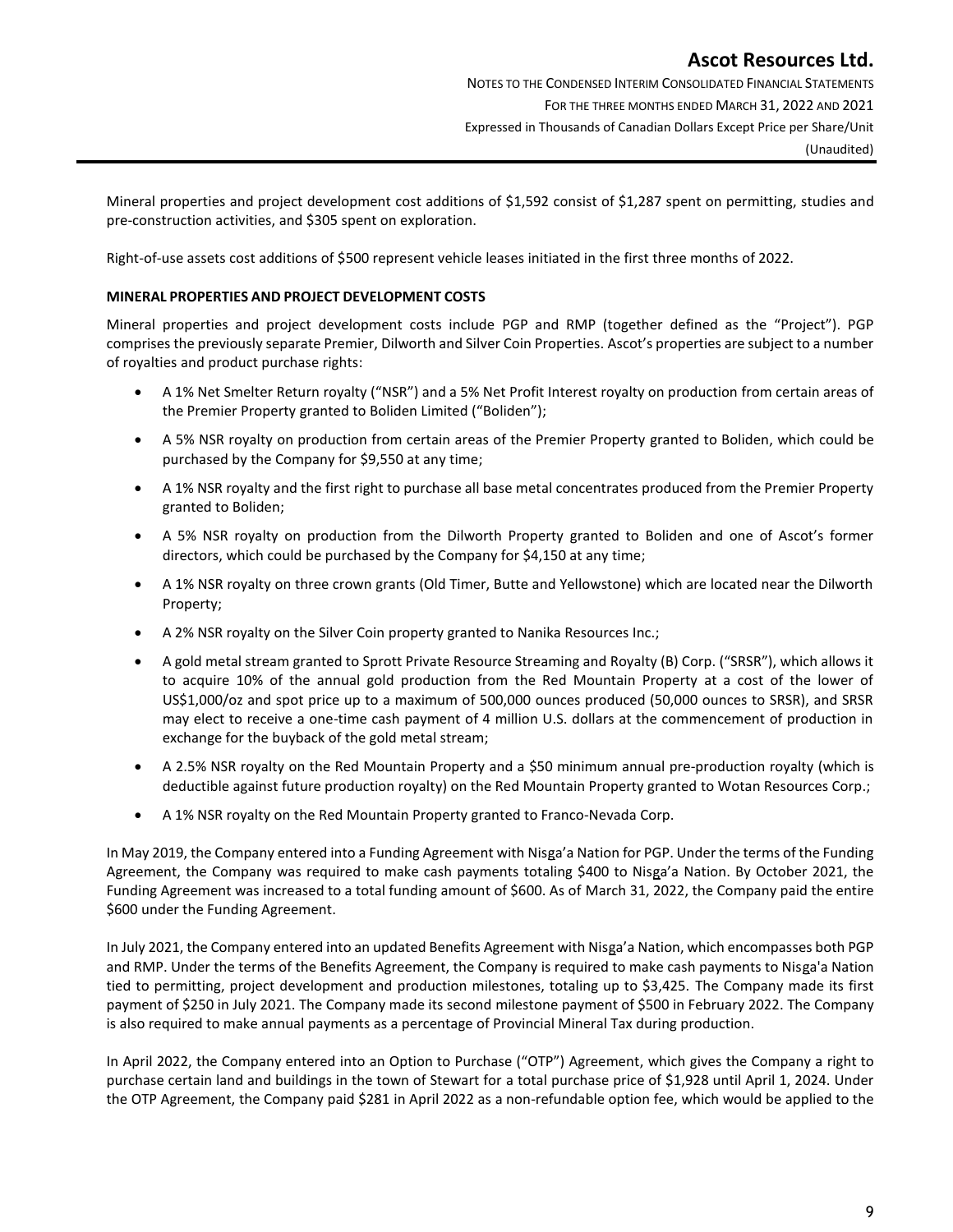NOTES TO THE CONDENSED INTERIM CONSOLIDATED FINANCIAL STATEMENTS FOR THE THREE MONTHS ENDED MARCH 31, 2022 AND 2021 Expressed in Thousands of Canadian Dollars Except Price per Share/Unit (Unaudited)

purchase price if the OTP is exercised. The Company is also required to pay certain non-refundable license fees and interest under the OTP Agreement until such time that the OTP is exercised or expires.

### **6. OTHER ASSETS**

|                                  | March 31, |  |       |
|----------------------------------|-----------|--|-------|
|                                  | 2022      |  | 2021  |
| Deferred financing cost (Note 8) | 7,107     |  | 7,042 |
| Pre-production royalty (Note 5)  | 1,250     |  | 1,250 |
|                                  | 8,357     |  | 8,292 |

#### **7. RECLAMATION PROVISIONS**

Discounted site closure and reclamation provisions for the Company's properties are as follows:

| Balance, December 31, 2021                | 25,625  |
|-------------------------------------------|---------|
| Additions                                 |         |
| Change in estimate                        | (3,310) |
| Accretion of reclamation liability        | 139     |
| Reclamation work done to reduce liability | (86)    |
| Balance, March 31, 2022                   | 22,368  |
| Current                                   | 339     |
| <b>Non Current</b>                        | 22.029  |

Discounted site closure and reclamation provisions by mineral property are as follows:

|                                    | March 31, | December 31, |
|------------------------------------|-----------|--------------|
|                                    | 2022      | 2021         |
| Premier Gold including Silver Coin | 19,015    | 21,938       |
| Swamp Point                        | 576       | 576          |
| Red Mountain                       | 2.777     | 3,111        |
|                                    | 22,368    | 25,625       |

The Company's provision for environmental obligations at the Premier Gold mine is based on project plans prepared by management with the input of an independent engineering firm. As at March 31, 2022, the estimated future cash flows have been discounted using a risk-free rate between 2.37% and 2.40% and an inflation rate between 2% and 2.25% was used to determine future expected costs (as at December 31, 2021: 1.68% and 2%, respectively).

The Company's provision for environmental obligations at the Red Mountain property is based on the reclamation cost estimate prepared by management. As at March 31, 2022, the estimated future cash flows have been discounted using a risk-free rate of 2.40% and an inflation rate of 2% was used to determine future expected costs (as at December 31, 2021: 1.42% and 2%, respectively).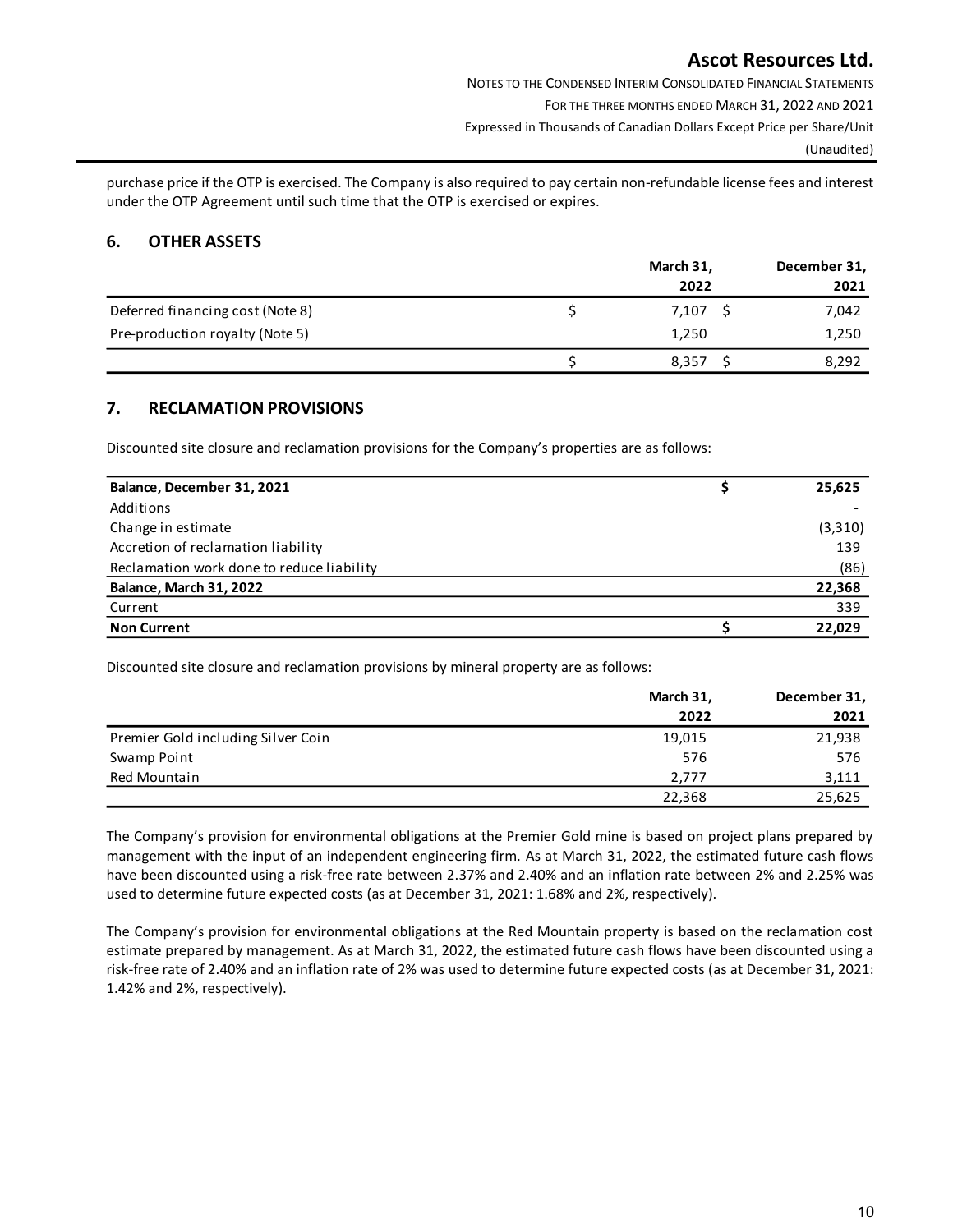NOTES TO THE CONDENSED INTERIM CONSOLIDATED FINANCIAL STATEMENTS FOR THE THREE MONTHS ENDED MARCH 31, 2022 AND 2021 Expressed in Thousands of Canadian Dollars Except Price per Share/Unit (Unaudited)

Undiscounted site closure and reclamation cost estimates required to satisfy the obligations by mineral property are as follows:

|              | March 31, | December 31, |
|--------------|-----------|--------------|
|              | 2022      | 2021         |
| Premier Gold | 36,312    | 36,398       |
| Swamp Point  | 576       | 576          |
| Red Mountain | 2,827     | 2,827        |
|              | 39,715    | 39,801       |

### **8. CREDIT FACILITIES**

On December 10, 2020, the Company closed a project financing package with Sprott Resource Lending Corp. ("Sprott") and Beedie Investments Ltd. ("Beedie") for the development of the Project. The financing package consists of a) a US\$80 million senior secured non-revolving credit facility with Sprott (the "Senior Debt"); b) the Production Payment Agreement ("PPA"), and c) a US\$25 million subordinated convertible non-revolving credit facility with Beedie and Sprott (the "Convertible Debt"). The Senior Debt and the PPA were negotiated concurrently, and accordingly have been considered together in determining their initial fair values.

Upon closing of the project financing package, transaction costs and fees attributable to the Senior and Convertible Debt have been included in the respective effective interest rate calculations for these liabilities measured at amortized cost.

Under the terms of the credit agreements, if an event of default shall occur and be continuing, Sprott and Beedie may, by notice to the Company, declare their commitment to advance the facilities be terminated and the outstanding principal and accrued interest and fees be due and payable. Events of default include but are not limited to failing to make principal interest and fee payments; defaulting on certain covenants, and failing to achieve project completion by September 30, 2023 and failing to complete minimum equity raise of US\$25 million by June 10, 2021. At March 31, 2022, the Company was not in default on any of its debt covenants.

The availability of the Senior and Convertible Debt is subject to certain conditions and covenants, including the maintenance of minimum cash and working capital balances (Note 16). As of March 31, 2022, the Company was in compliance with the covenants.

#### **a) Senior Debt**

|                                    | <b>Senior Debt -</b> | <b>Senior Debt -</b> |                          |        |
|------------------------------------|----------------------|----------------------|--------------------------|--------|
|                                    | Liability            | <b>Derivative</b>    | <b>Senior Debt -</b>     |        |
|                                    | component            | component            | <b>PPA</b>               | Total  |
| Balance, December 31, 2021         | 24,634               | 492<br>- S           | 4.070                    | 29,196 |
| Interest and accretion             | 768                  |                      | 112                      | 880    |
| Change in fair value of derivative |                      | (350)                | $\overline{\phantom{0}}$ | (350)  |
| Foreign exchange loss (gain)       | (365)                |                      | (60)                     | (425)  |
| <b>Balance, March 31, 2022</b>     | 25,037               | 142                  | 4.122                    | 29.301 |

As of March 31, 2022, the Company had accrued interest of \$2,965 (December 31, 2021: \$2,376) on the Senior Debt, which was added to the principal loan amount. The outstanding principal amount of the Senior Debt at March 31, 2022 was US\$20 million (December 31, 2021: US\$20 million).

The Senior Debt is accounted for as a financial liability subsequently measured at amortized cost under IFRS 9.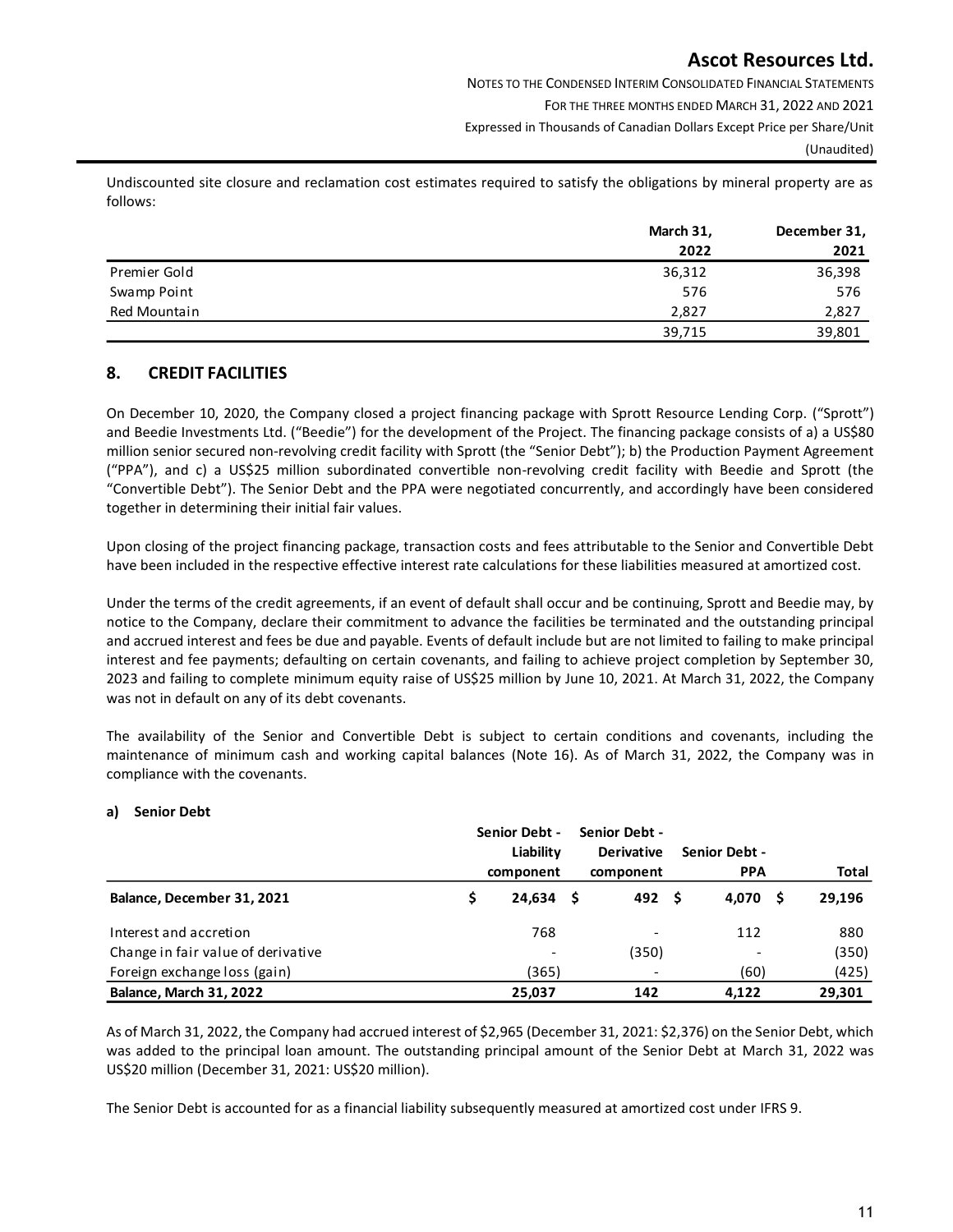NOTES TO THE CONDENSED INTERIM CONSOLIDATED FINANCIAL STATEMENTS FOR THE THREE MONTHS ENDED MARCH 31, 2022 AND 2021 Expressed in Thousands of Canadian Dollars Except Price per Share/Unit (Unaudited)

The floating interest rate floor of 1.50% over the base rate has been determined to be an embedded derivative that is not closely related to the Senior Debt, and is bifurcated and accounted for separately. At each reporting period, the derivative is fair valued with changes in fair value recorded as a gain or loss in the statement of profit or loss. As at March 31, 2022, the fair value of the derivative was \$142 (December 31, 2021: \$492), resulting in a gain on change in fair value of the derivative of \$350.

The Company may elect to prepay the outstanding principal balance in whole or in part provided that the Company makes such prepayment during the period commencing December 31, 2022. The Company shall pay to Sprott an additional amount equal to 2% of the amount of such prepayment if it is repaid anytime between December 31, 2022 and one year thereafter. Any prepayment after this date shall not carry any penalty. The prepayment option has been determined to be an embedded derivative that is not closely related to the Senior Debt, and therefore it must be bifurcated and accounted for separately. At each reporting period, the derivative is fair valued with changes in fair value recorded as an expense in profit or loss. As at March 31, 2022, this derivative had a fair value of \$Nil (December 31, 2021: \$Nil).

#### **b) Production payment agreement (PPA)**

The Company has entered into a PPA with Sprott, whereby on December 10, 2020 the Company received an advance payment of \$6,381 (US\$5.0 million) from Sprott. To repay this advance, the Company has agreed to pay Sprott monthly production payments equal to US\$13 multiplied by the number of ounces of gold from which the Company receives payment beginning on December 10, 2020 until 450,000 ounces of gold has been produced.

At inception, the fair value of the PPA was \$5,283 (US\$4.1 million). The Company recorded the PPA at fair value on inception and subsequently measured it at amortized cost. The effective interest rate was determined to be approximately 11% per annum.

#### **c) Convertible Debt**

|                                    |                | Convertible<br>Debt -<br>Liability<br>component |                          |              |
|------------------------------------|----------------|-------------------------------------------------|--------------------------|--------------|
|                                    |                |                                                 |                          |              |
|                                    |                |                                                 |                          | <b>Total</b> |
| Balance, December 31, 2021         | \$<br>7,783    | - S                                             | $4,344$ \$               | 12,127       |
| Interest expense                   | 336            |                                                 | $\overline{\phantom{0}}$ | 336          |
| Change in fair value of derivative | $\overline{a}$ |                                                 | (831)                    | (831)        |
| Foreign exchange loss              | (133)          |                                                 | $\overline{\phantom{a}}$ | (133)        |
| Balance, December 31, 2021         | 7,986          |                                                 | 3,513                    | 11.499       |

Pursuant to the terms of the Convertible Debt, the Company may borrow up to US\$25 million. Interest will accrue on the outstanding principal amount of the Convertible Debt at 8.00% per annum. The interest is compounded quarterly and is added to the principal loan amount prior to the Completion Date. All interest incurred after the Completion Date shall be payable in cash quarterly. Principal and capitalized interest are payable on December 10, 2023 (the maturity date, which may be extended by one year if all material permits, contracts and authorizations for PGP are in place). Any undrawn balance of the Convertible Debt incurs a standby fee of 3% beginning on December 10, 2020.

As of March 31, 2022, the Company accrued interest of \$1,404 (December 31, 2021: \$1,120) on the Convertible Debt, which was added to the principal loan amount. As of March 31, 2022, the Company also accrued standby fee of \$739 (December 31, 2021: \$599). The outstanding principal amount of the Convertible Debt at March 31, 2022 was US\$10 million (December 31, 2021: US\$10 million).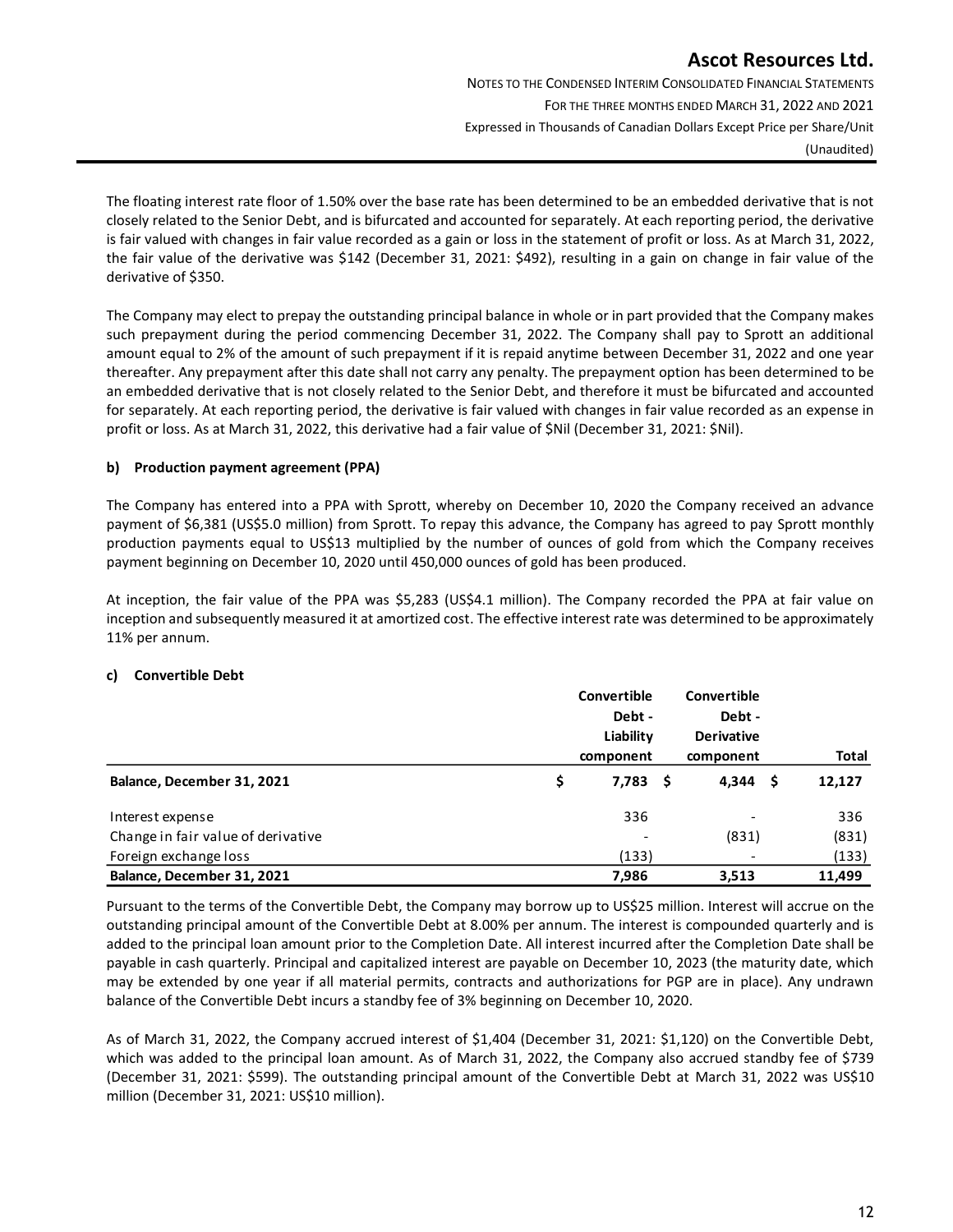NOTES TO THE CONDENSED INTERIM CONSOLIDATED FINANCIAL STATEMENTS FOR THE THREE MONTHS ENDED MARCH 31, 2022 AND 2021 Expressed in Thousands of Canadian Dollars Except Price per Share/Unit (Unaudited)

The liability component of the Convertible Debt is accounted for as a financial liability subsequently measured at amortized cost under IFRS 9.

The conversion feature within the Convertible Debt agreement has been determined to be an embedded derivative that is not closely related to the Convertible Debt, and is bifurcated and accounted for separately, by first valuing the derivative component. At each reporting period, the derivative is fair valued with changes in fair value recorded as a gain or loss in the statement of profit or loss. The fair value of the derivative at the inception date and at each reporting period was calculated using the Finite Difference Method. The expected volatility assumption in the valuation model is based on the historical volatility of the Company's stock commensurate with the remaining term of the conversion option. As at March 31, 2022, the fair value of the derivative was \$3,513 (December 31, 2021: \$4,344), resulting in an accounting gain on change in fair value of the derivative of \$831.

The assumptions used in this valuation model, and the resulting fair value of the embedded derivative at March 31, 2022 and at December 31, 2021 were as follows:

| Maturity date:                 | December 10, 2024                             |
|--------------------------------|-----------------------------------------------|
| Risk-free rate:                | 2.6% and 1.14%, respectively                  |
| Foreign exchange rate:         | 1.2496 and 1.2678, respectively               |
| Share price:                   | US\$0.85 and US\$0.96 per share, respectively |
| Expected volatility (rounded): | 60%                                           |
| Dividend yield:                | <b>SNil</b>                                   |
| Interest rate:                 | 8.0%                                          |
| Conversion price:              | \$1.32672 per share                           |
| Conversion price cap:          | \$1.92374 per share                           |

The Company may elect to prepay the outstanding principal and accrued interest balance in whole or in part at any time. The Company shall pay to Beedie an amount equal to 24 months' interest on outstanding amount if prepayment is made prior to December 10, 2022. The Company shall pay to Beedie an amount equal to 1% of the outstanding amount if prepayment is made after December 10, 2022.

### **9. CAPITAL AND RESERVES**

#### **a) Share capital**

The Company is authorized to issue an unlimited number of common shares with no par value. As at March 31, 2022, the number of total issued and outstanding common shares is 435,640,030 (December 31, 2021: 376,351,128).

On March 8, 2022, the Company closed a bought deal financing (the "Offering"). The Offering consisted of (i) 28,610,000 common shares of the Company (the "Offered Shares") sold at a price of \$1.02 per Offered Share for aggregate gross proceeds of \$29,182; (ii) 12,831,000 hard dollar units of the Company (the "HD Units") at a price of \$1.02 per HD Unit for gross proceeds of \$13,088; (iii) 14,590,000 units of the Company that qualify as "flow through shares", as defined in the *Income Tax Act* (Canada) (the "CDE FT Units") at a price of \$1.255 per CDE FT Unit for gross proceeds of \$18,310; and (iv) 3,240,000 common shares of the Company that qualify as "flow-through shares" (the "CEE FT Shares", and together with the Offered Shares, HD Units and CDE FT Units, the "Offered Securities") as defined in the *Income Tax Act* (Canada) at a price of \$1.13 per CEE FT Share for gross proceeds of \$3,661. Each HD Unit and CDE FT Unit is comprised of one common share of the Company and one half of one common share purchase warrant (each whole common share purchase warrant, a "Warrant") with each Warrant entitling the holder to purchase one common share of the Company at a price of \$1.25 for a period of 24 months subject to acceleration. In aggregate, a total of 59,271,000 shares and 13,710,500 warrants were issued for the gross proceeds of \$64,241 to the Company. In connection with the Offering, the Company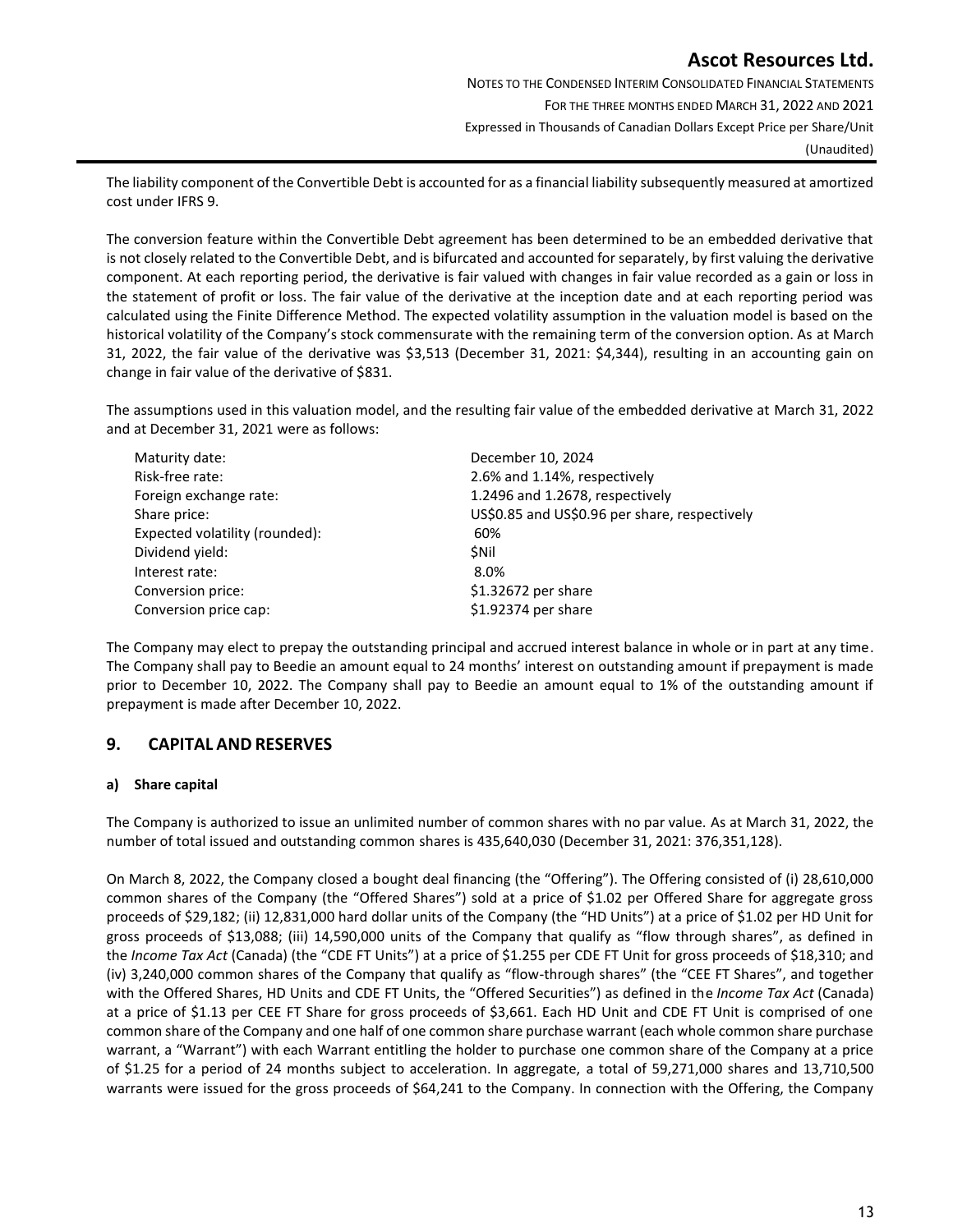NOTES TO THE CONDENSED INTERIM CONSOLIDATED FINANCIAL STATEMENTS FOR THE THREE MONTHS ENDED MARCH 31, 2022 AND 2021 Expressed in Thousands of Canadian Dollars Except Price per Share/Unit (Unaudited)

paid underwriters' fees and other fees and expenses in the amount of \$3,884. A premium of \$3,768 on the issuance of CDE FT Units and CEE FT Shares was recorded in other liabilities.

#### **b) Stock options**

Total compensation expense related to stock options for the three months ended March 31, 2022 was \$879 (three months ended March 31, 2021: \$528). The unrecognized compensation cost for non-vested stock options at March 31, 2022 was \$1,193 (December 31, 2021: \$269).

|                            |               | <b>Options outstanding</b> | <b>Options exercisable</b> |             |                  |                |
|----------------------------|---------------|----------------------------|----------------------------|-------------|------------------|----------------|
| Range of price             | <b>Number</b> | Weighted-average           | Weighted-                  | Number      | Weighted-average | Weighted-      |
|                            | outstanding   | remaining                  | average                    | exercisable | remaining        | average        |
|                            |               | contractual life           | exercise                   |             | contractual life | exercise price |
|                            |               | (years)                    | price                      |             | (years)          | C\$            |
| \$0.50 to \$0.99           | 7,173,333     | 2.57                       | 0.78                       | 7,173,333   | 2.57             | 0.78           |
| $$1.00 \text{ to } $1.29$$ | 4,555,651     | 4.47                       | 1.11                       | 2,302,243   | 4.10             | 1.11           |
| $$1.30 \text{ to } $1.50$  | 3,228,276     | 2.51                       | 1.34                       | 2,996,458   | 2.42             | 1.34           |
| $$1.51$ to $$2.00$         | 6,100,000     | 0.52                       | 1.61                       | 6,100,000   | 0.52             | 1.61           |
| \$2.01 to \$2.34           | 84,375        | 0.55                       | 2.08                       | 84,375      | 0.55             | 2.08           |
|                            | 21,141,635    | 2.37                       | 1.18                       | 18,656,409  | 2.05             | 1.19           |

As of March 31, 2022, the Company had outstanding and exercisable stock options as follows:

Movements in the number of share options outstanding and their related weighted average exercise prices are as follows:

|                                  | Options     | Weighted average<br>exercise price (C\$) |
|----------------------------------|-------------|------------------------------------------|
| Outstanding at January 1, 2021   | 19,985,209  | 1.26                                     |
| Granted                          | 603,190     | 1.26                                     |
| Exercised                        | (66, 667)   | 0.82                                     |
| Expired                          | (1,400,000) | 1.70                                     |
| Forfeited                        | (505,558)   | 1.20                                     |
| Outstanding at December 31, 2021 | 18,616,174  | 1.23                                     |
| Granted                          | 3,432,211   | 1.11                                     |
| Expired                          | (906, 750)  | 1.93                                     |
| Outstanding at March 31, 2022    | 21,141,635  | 1.18                                     |

The Company uses the Black-Scholes option pricing model to estimate the fair value for all stock-based compensation. The expected volatility assumption inherent in the pricing model is based on the historical volatility of the Company's stock over a term equal to the expected term of the option granted.

During the three months ended March 31, 2022, the Company granted 3,432,211 stock options at a weighted average exercise price of \$1.11 to its employees, directors and consultants. The weighted average assumptions used in the stock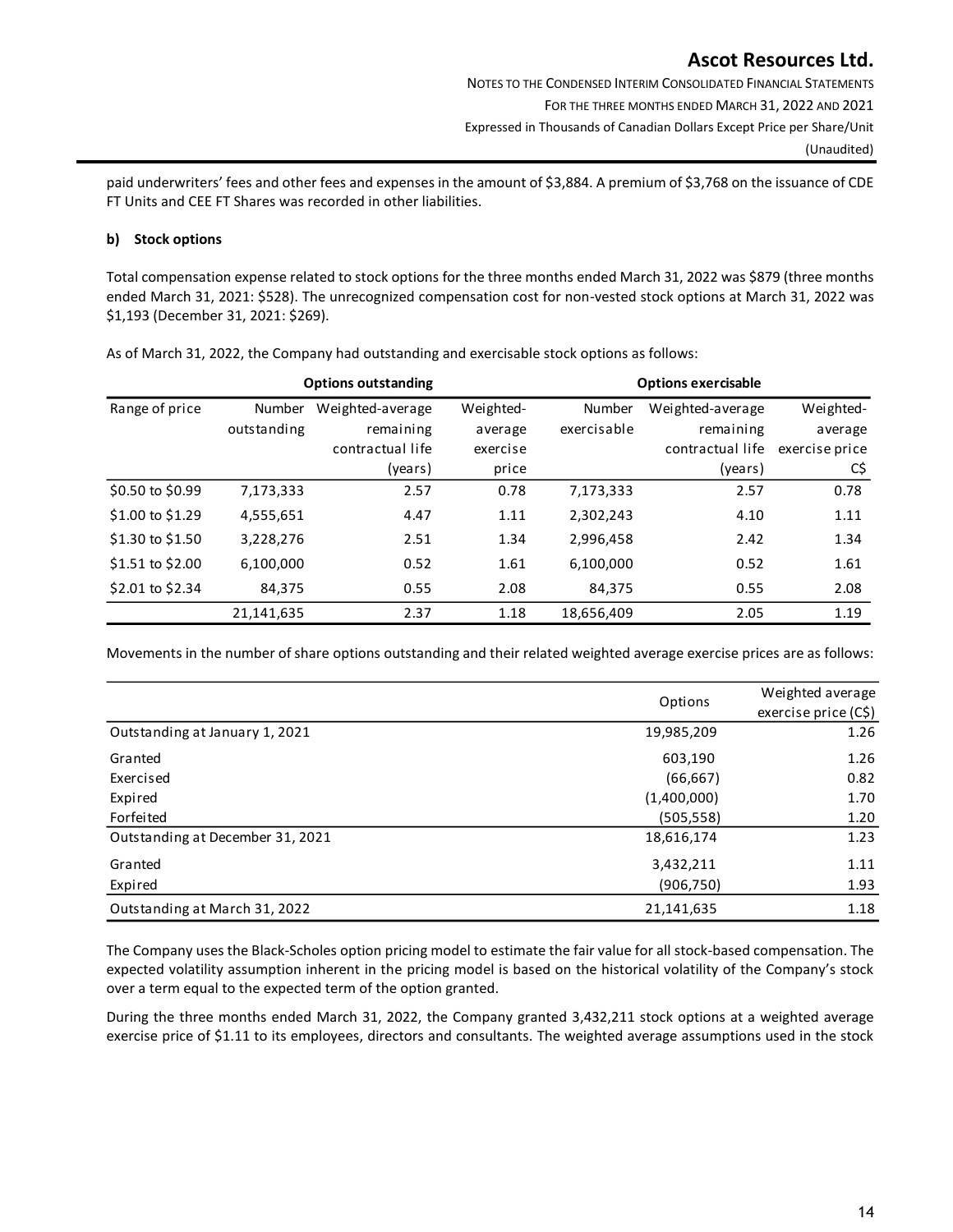NOTES TO THE CONDENSED INTERIM CONSOLIDATED FINANCIAL STATEMENTS FOR THE THREE MONTHS ENDED MARCH 31, 2022 AND 2021 Expressed in Thousands of Canadian Dollars Except Price per Share/Unit (Unaudited)

option pricing model and the resulting weighted average fair values per option for the options granted during the three months ended March 31, 2022 were as follows:

| Risk-free rate:                         | $1.72\% - 1.74\%$ |
|-----------------------------------------|-------------------|
| Expected life:                          | 5 years           |
| Expected volatility:                    | 59.27% - 59.28%   |
| Expected dividends:                     | Nil               |
| Weighted average fair value per option: | \$0.57            |

#### **c) Share units**

The Company uses Ascot's closing stock price on the day prior to the grant date to estimate the fair value for restricted share units ("RSU") and performance share units ("PSU"). The RSUs vest over a three-year period. The PSUs vest based on specific performance-based measures established by the Company's executive management and/or the Board. The RSUs and PSUs are settled in Ascot common shares. For the three months ended March 31, 2022, \$167 (three months ended March 31, 2021: \$174) was expensed in the statement of comprehensive loss (income) as stock-based compensation expense for RSUs and PSUs.

The Company uses Ascot's closing stock price on the day prior to the grant date to estimate the fair value for deferred share units ("DSU"). The Company's DSUs vest immediately and may be redeemed when the individual ceases to be a director of the Company, following which the DSUs will be settled in cash or common shares of the Company at the election of the Board at the time of grant. During the three months ended March 31, 2022, \$126 (three months ended March 31, 2021: \$15) was expensed in the statement of comprehensive loss (income) as stock-based compensation expense for DSUs.

Movements in the number of RSUs and DSUs outstanding during the three months ended March 31, 2022 and during the year ended December 31, 2021 are as follows:

|                                  | Number of RSUs/PSUs | Number of DSUs |
|----------------------------------|---------------------|----------------|
| Outstanding at January 1, 2021   | 1,052,871           | 450,370        |
| Granted                          |                     | 40,781         |
| <b>Forfeited</b>                 | (29, 167)           |                |
| Outstanding at December 31, 2021 | 1,023,704           | 491,151        |
| Granted                          | 883,594             | 113,665        |
| Exercised                        | (17,902)            |                |
| Outstanding at March 31, 2022    | 1,889,396           | 604,816        |

The weighted average remaining contractual life of RSUs and PSUs outstanding at March 31, 2022 was 4.13 years. The DSUs outstanding at March 31, 2022 expire one year after the individual ceases to be a director of the Company.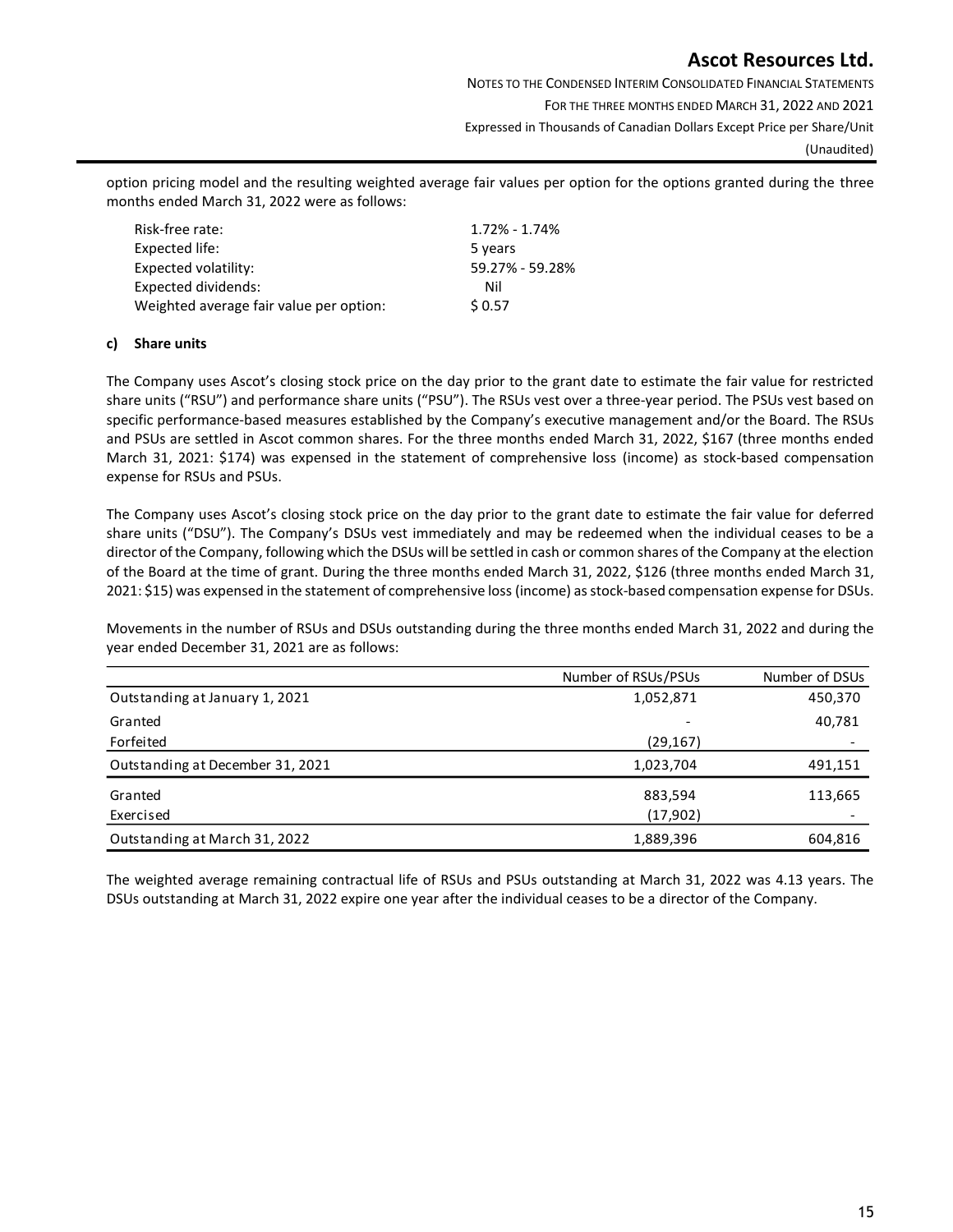#### **d) Warrants**

On March 8, 2022, as a part of the Offering (Note 9a), the Company issued 13,710,500 share purchase warrants exercisable for two years at an exercise price of \$1.25 per warrant. Movements in the number of warrants outstanding and their related weighted average exercise prices are as follows:

|                                  | Warrants                 | Weighted average<br>exercise price (C\$) |
|----------------------------------|--------------------------|------------------------------------------|
| Outstanding at January 1, 2021   |                          |                                          |
| Outstanding at December 31, 2021 | $\overline{\phantom{0}}$ |                                          |
| Issued                           | 13,710,500               | 1.25                                     |
| Outstanding at March 31, 2022    | 13,710,500               | 1.25                                     |

The weighted averages remaining contractual life of the warrants outstanding at March 31, 2022 was 1.94 years.

The Company used the relative fair value method to allocate consideration received for the Offering between common shares and share purchase warrants. The Company used the Black-Scholes option pricing model to estimate the fair value of the warrants and it used Ascot's closing stock price on the day prior to the Offering closing date to value the common shares. The expected volatility assumption inherent in the Black-Scholes pricing model was based on the historical volatility of the Company's stock over a term equal to the expected term of the warrants granted. The weighted average assumptions used in this pricing model, and the resulting fair value per warrant for the warrants issued on March 8, 2022 were as follows:

| 1.46%   |
|---------|
| 2 years |
| 61.86%  |
| Nil     |
| \$0.35  |
|         |

### **10. GENERAL AND ADMINISTRATIVE COSTS**

|                                           | Three months ended<br>March 31, 2022 | Three months ended<br>March 31, 2021 |
|-------------------------------------------|--------------------------------------|--------------------------------------|
| Wages, benefits and management fees       | 1,017                                | 853                                  |
| Legal and professional services           | 246                                  | 240                                  |
| Office and administration expenses        | 101                                  | 82                                   |
| Travel                                    |                                      |                                      |
| Investor relations and shareholders costs | 138                                  | 140                                  |
|                                           | 1.509                                | 1,315                                |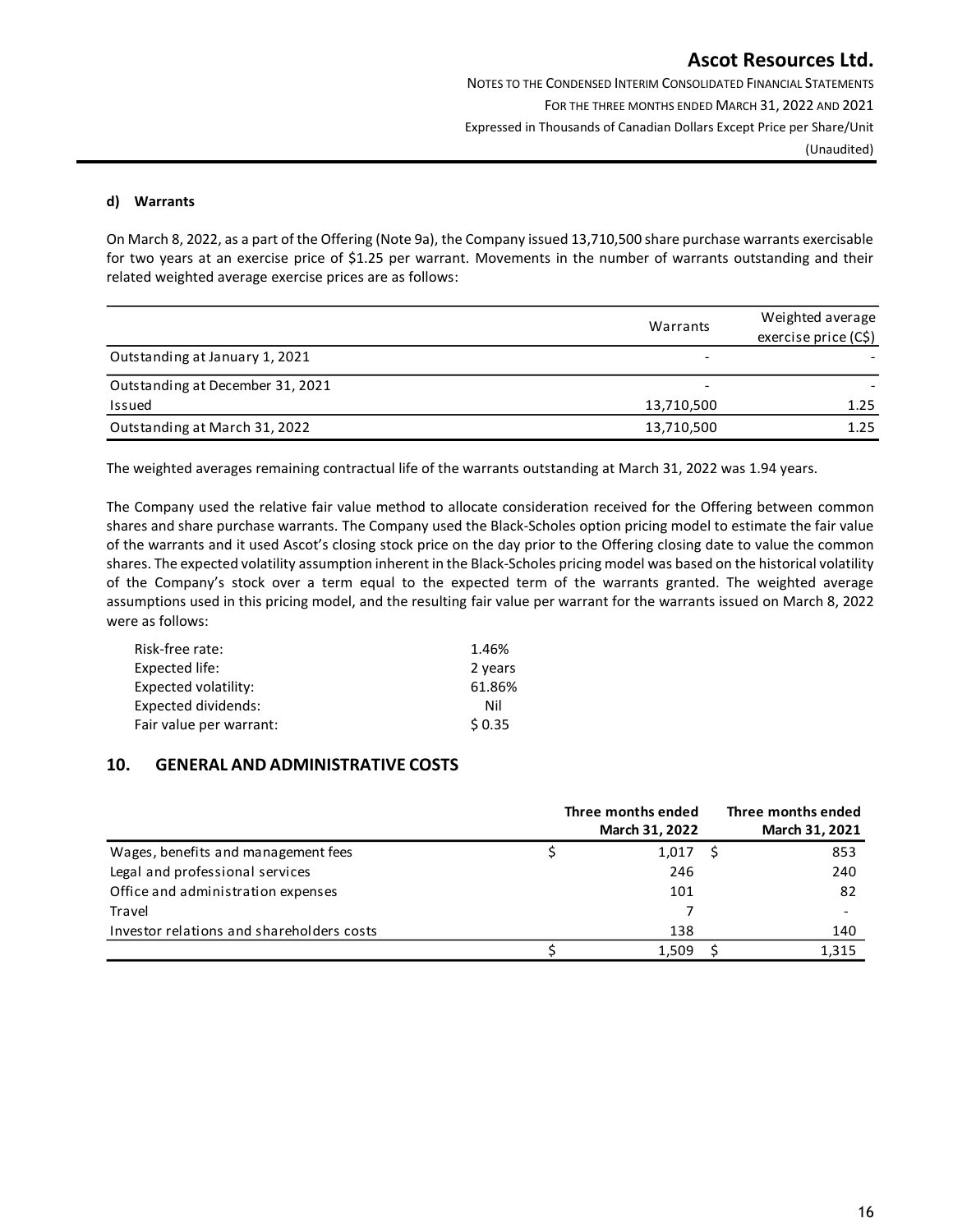NOTES TO THE CONDENSED INTERIM CONSOLIDATED FINANCIAL STATEMENTS FOR THE THREE MONTHS ENDED MARCH 31, 2022 AND 2021 Expressed in Thousands of Canadian Dollars Except Price per Share/Unit (Unaudited)

### **11. FINANCE EXPENSE**

Finance expense is comprised of the following:

|                                    | Three months ended | Three months ended |
|------------------------------------|--------------------|--------------------|
|                                    | March 31, 2022     | March 31, 2021     |
| Accretion                          | 139 <sub>5</sub>   | 85                 |
| Reclamation bond fee               | 126                | 98                 |
| Interest on office lease liability | 13                 | 16                 |
|                                    | 278                | 199                |

#### **12. RELATED PARTY TRANSACTIONS**

The following is a summary of the Company's related party transactions during the period:

#### **a) Key management compensation**

Key management personnel are persons responsible for planning, directing and controlling the activities of an entity, and include executive management and non-executive directors. Key management personnel compensation comprised:

|                                                   | Three months ended |                | Three months ended |
|---------------------------------------------------|--------------------|----------------|--------------------|
|                                                   |                    | March 31, 2022 | March 31, 2021     |
| Salaries, short-term benefits and management fees |                    | 335            | 297                |
| Project development costs                         |                    | 27             | -25                |
| Share-based payment transactions                  |                    | 772            | 235                |
|                                                   |                    | 1.134          | 557                |

#### **b) Other related party transactions**

Included in accounts payable and accruals at March 31, 2022 is \$183 (December 31, 2021: \$369) due to related parties.

During the three months ended March 31, 2022, key management personnel were granted 2,304,036 stock options at a weighted average exercise price of \$1.11. Using the Black-Scholes model, the fair value of the options granted to key management personnel was determined at \$1,315.

During the three months ended March 31, 2022, key management personnel were granted 381,327 RSUs. Based on the Company's share price on the day prior to the grant date, the fair value of the RSUs granted to key management personnel was \$423.

During the three months ended March 31, 2022, the Company's directors were granted 113,665 DSUs. Based on the Company's share price on the day prior to the grant dates, the fair value of the DSUs granted to directors was \$126.

### **13. SEGMENT REPORTING**

The Company has two operating segments: the development of the Project (Note 5) and exploration and evaluation of Mt. Margaret. The Company has two geographic areas, Canada and the US.

All of the Company's assets are in Canada except for the Mt. Margaret property which is located in the US. Costs for Mt. Margaret are included in exploration and evaluation assets.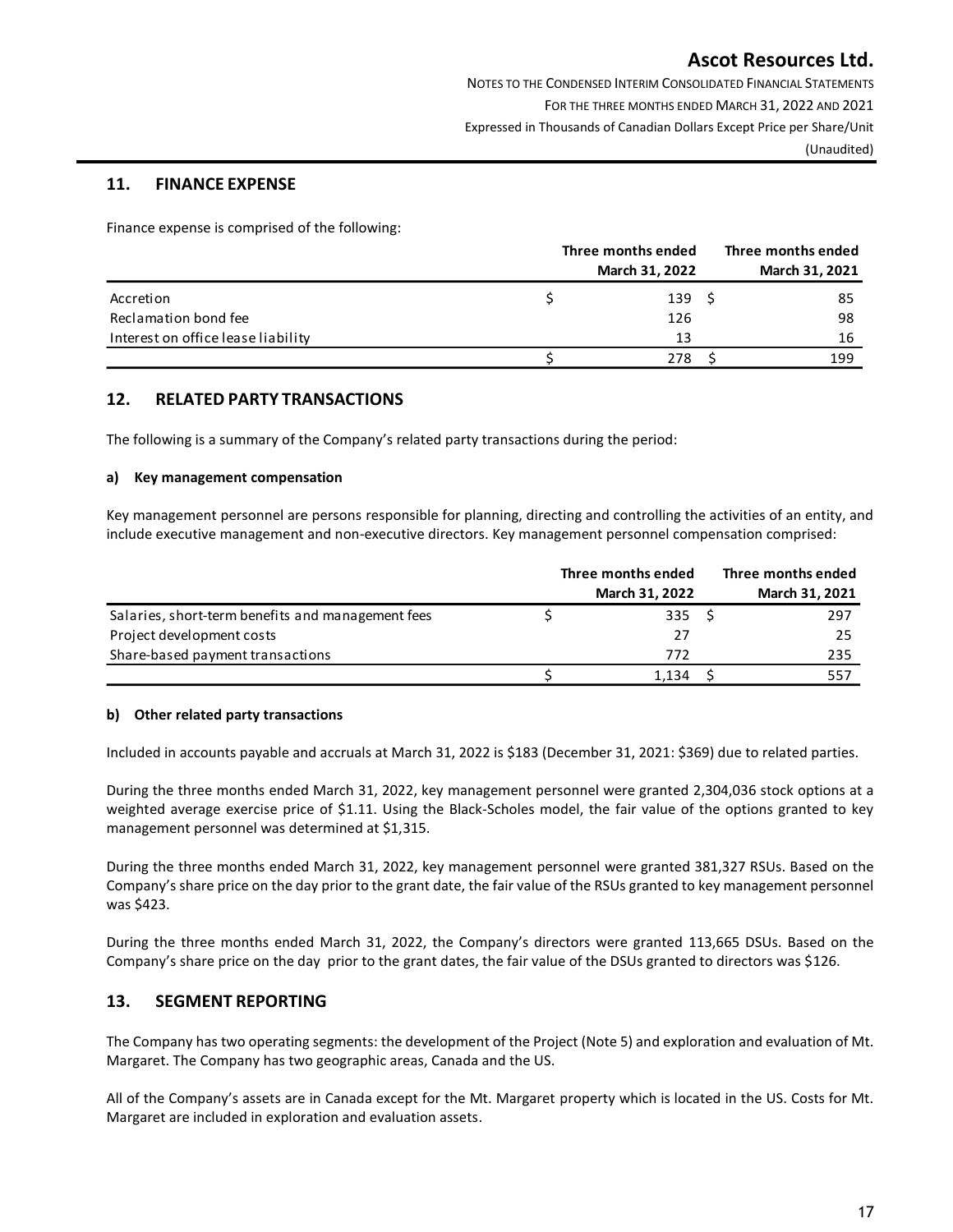NOTES TO THE CONDENSED INTERIM CONSOLIDATED FINANCIAL STATEMENTS FOR THE THREE MONTHS ENDED MARCH 31, 2022 AND 2021 Expressed in Thousands of Canadian Dollars Except Price per Share/Unit (Unaudited)

### **14. SUPPLEMENTAL CASH FLOW INFORMATION**

The net changes in non-cash working capital items were as follows:

|                                                                                 |  | Three months ended<br>March 30, 2022 | Three months ended<br>March 31, 2021 |
|---------------------------------------------------------------------------------|--|--------------------------------------|--------------------------------------|
| Net changes in non-cash working capital items included in<br>mineral properties |  |                                      |                                      |
| Depreciation and amortization                                                   |  | $(87)$ \$                            | (89)                                 |
| Capitalized borrowing cost                                                      |  | 1,216                                | 1,067                                |
| Stock-based compensation                                                        |  | 125                                  |                                      |
| Accounts payable and accrued liabilities                                        |  | (925)                                | 92                                   |
|                                                                                 |  | 329                                  | 1,070                                |

#### **15. FINANCIAL INSTRUMENTS AND RISK MANAGEMENT**

#### *Fair value*

The Company's financial instruments include cash and cash equivalents, interest, trade and other receivables, derivative asset, reclamation deposits, trade and other payables, credit facilities and other liabilities. IFRS 7 *Financial Instruments: Disclosures* ("IFRS 7") establishes a fair value hierarchy for financial instruments measured at fair value. Assets and liabilities are classified in their entirety based on the lowest level of input that is significant to the fair value measurement. The three levels of the fair value hierarchy are as follows:

- Level 1 applies to assets or liabilities for which there are quoted prices in active markets for identical assets or liabilities.
- Level 2 ‐ applies to assets or liabilities for which there are inputs other than quoted prices included in Level 1 that are observable for the asset or liability, either directly such as quoted prices for similar assets or liabilities in active markets or indirectly such as quoted prices for identical assets or liabilities in markets with insufficient volume or infrequent transactions.
- Level 3 applies to assets or liabilities for which there are unobservable market data.

The recorded amounts of cash and cash equivalents, interest, trade and other receivables, trade and other payables and other liabilities approximate their respective fair values due to their short-term nature. The carrying value of the reclamation deposit approximates its fair value, as it is cash-based. The carrying values of PPA and liability components of senior and convertible debt approximate their fair values since the increase in the market interest rates between the date of the debt inception (December 10, 2020) and March 31, 2022 is being offset by a decrease in the Company's overall risk profile, as Ascot now has all necessary permits for construction of the Project.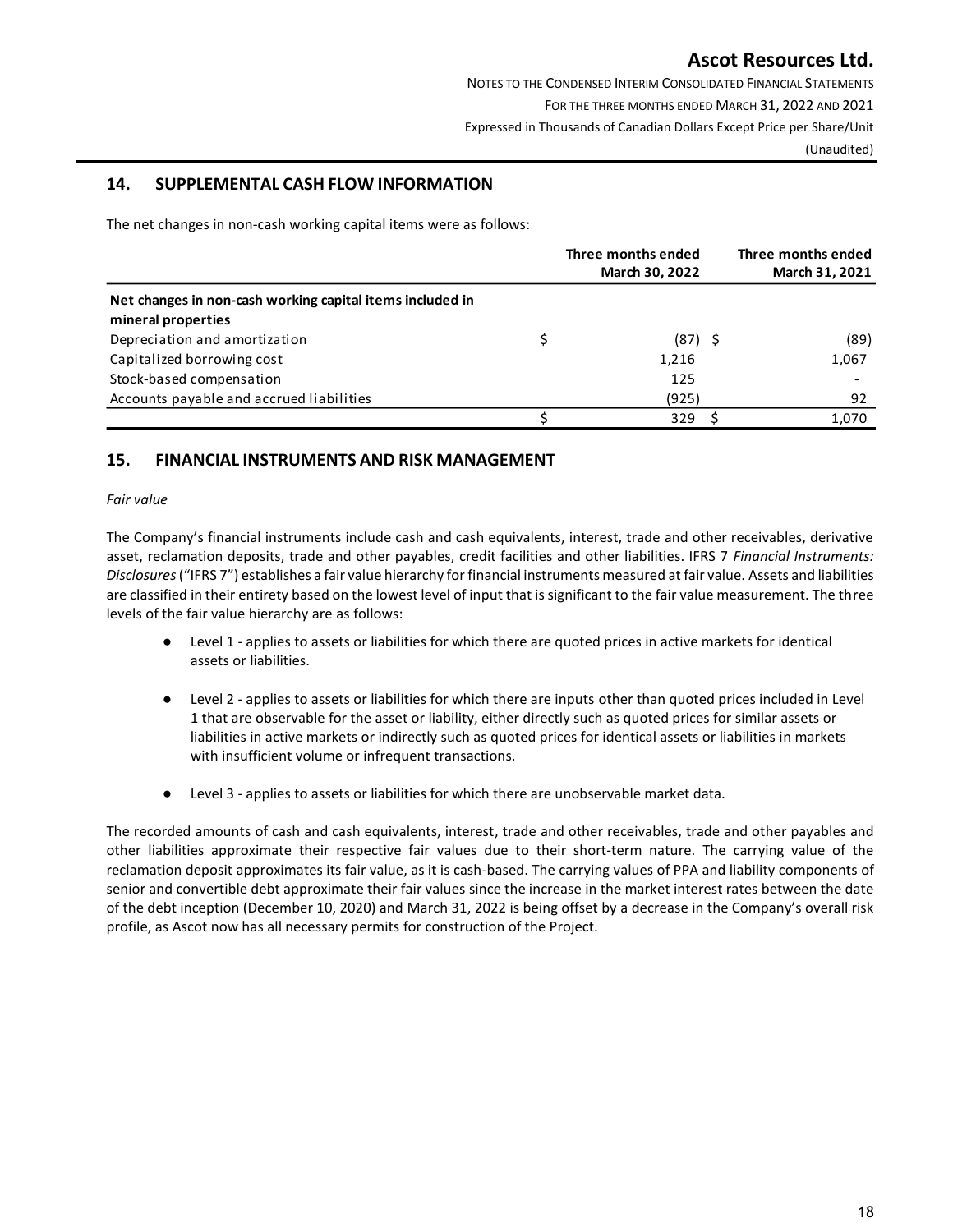NOTES TO THE CONDENSED INTERIM CONSOLIDATED FINANCIAL STATEMENTS FOR THE THREE MONTHS ENDED MARCH 31, 2022 AND 2021 Expressed in Thousands of Canadian Dollars Except Price per Share/Unit

(Unaudited)

The following tables present the Company's financial assets and liabilities measured at fair value on a recurring basis by level within the fair value hierarchy. They do not include fair value information for financial assets and financial liabilities not measured at fair value if the carrying amount is a reasonable approximation of fair value:

| As at March 31, 2022<br><b>Financial liabilities</b> | Fair value               |  |                          |         |       |  |  |  |  |  |
|------------------------------------------------------|--------------------------|--|--------------------------|---------|-------|--|--|--|--|--|
|                                                      | Level 1                  |  | Level <sub>2</sub>       | Level 3 |       |  |  |  |  |  |
|                                                      |                          |  |                          |         |       |  |  |  |  |  |
| Senior debt - derivative portion                     | $ \,$                    |  | $\sim 100$               |         | 142   |  |  |  |  |  |
| Convertible debt - derivative portion                | $\overline{\phantom{a}}$ |  | $\overline{\phantom{0}}$ |         | 3,513 |  |  |  |  |  |
|                                                      | $\overline{\phantom{0}}$ |  | -                        |         | 3,655 |  |  |  |  |  |

| As at December 31, 2021<br><b>Financial assets</b> | <b>Fair value</b>        |  |                          |         |       |  |  |  |  |
|----------------------------------------------------|--------------------------|--|--------------------------|---------|-------|--|--|--|--|
|                                                    | Level 1                  |  |                          | Level 2 |       |  |  |  |  |
|                                                    |                          |  |                          |         |       |  |  |  |  |
| Marketable securities                              | $\overline{\phantom{a}}$ |  | 23                       | -S      |       |  |  |  |  |
|                                                    |                          |  | 23                       |         |       |  |  |  |  |
|                                                    |                          |  |                          |         |       |  |  |  |  |
| <b>Financial liabilities</b>                       |                          |  |                          |         |       |  |  |  |  |
| Senior debt - derivative portion                   | $\overline{\phantom{a}}$ |  |                          |         | 492   |  |  |  |  |
| Convertible debt - derivative portion              | $\overline{\phantom{a}}$ |  | $\overline{\phantom{a}}$ |         | 4,344 |  |  |  |  |
|                                                    | $\overline{\phantom{a}}$ |  | $\overline{\phantom{a}}$ |         | 4,836 |  |  |  |  |

#### *Risk Management*

The Company's activities expose it to a variety of financial risks: credit risk, currency risk, interest rate risk and liquidity risk. Risk management is carried out by management under policies approved by the board of directors. Management identifies and evaluates the financial risks in cooperation with the Company's departments. The Company's overall risk management program seeks to minimize potential adverse effects on the Company's financial performance, in the context of its general capital management objectives.

#### *Credit Risk*

Financial instruments that potentially subject the Company to a concentration of credit risk consist primarily of cash and cash equivalents. The Company limits its exposure to credit loss by placing its cash and cash equivalents with high credit quality financial institutions. The carrying amount of financial assets represents the maximum credit exposure.

#### *Currency Risk*

Foreign currency risk is the risk that a variation in exchange rates between the Canadian dollar and US dollar or other foreign currencies will affect the Company's operations and financial results. The Company's functional currency is the Canadian dollar and major purchases are transacted in Canadian dollars. The Company's significant financial instruments denominated in a foreign currency (U.S. dollar) are the credit facilities (Note 8). A 10% decrease (increase) of the value of the Canadian dollar relative to the U.S. dollar as at March 31, 2022 would result in an additional \$3,330 foreign exchange loss (gain) reported in the Company's statement of comprehensive loss for the three months ended March 31, 2022 (three months ended March 31, 2021: \$1,225).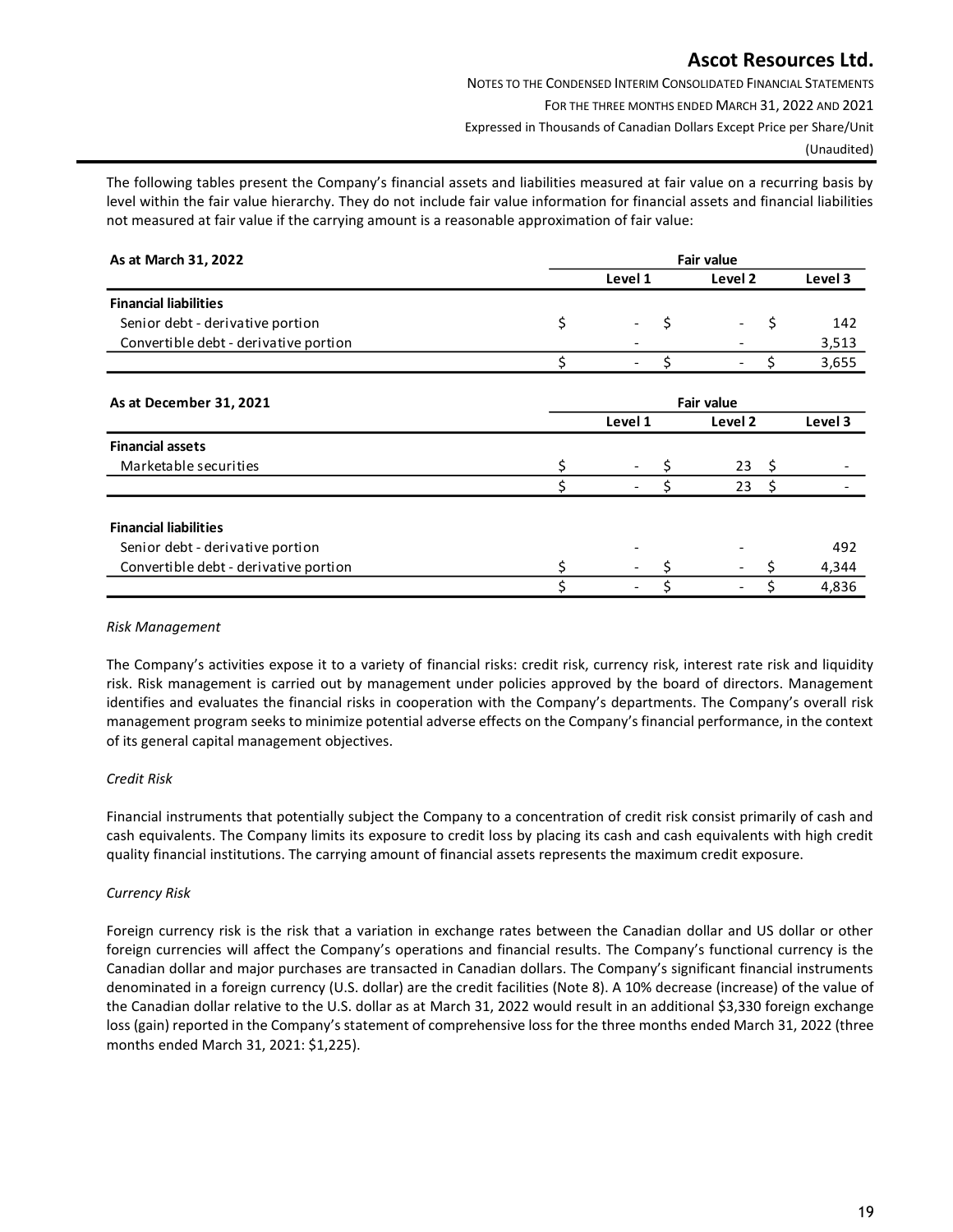NOTES TO THE CONDENSED INTERIM CONSOLIDATED FINANCIAL STATEMENTS FOR THE THREE MONTHS ENDED MARCH 31, 2022 AND 2021 Expressed in Thousands of Canadian Dollars Except Price per Share/Unit (Unaudited)

#### *Interest Risk*

Interest rate risk is the risk that the fair value or cash flows of a financial instrument will fluctuate because of changes in market interest rates. The Company has interest-bearing assets in relation to cash in savings accounts and GIC's carried at fixed interest rates. The Company's significant financial instruments valued using fluctuating risk-free interest rates are the derivative components of the senior and convertible debt (Note 8). The Company's operating cash flows are substantially independent of changes in market interest rates. The Company has not used any financial instrument to hedge potential fluctuations in interest rates. The exposure to interest rates for the Company is considered minimal.

#### *Liquidity Risk*

Liquidity risk is the risk that the Company will not be able to meet its financial obligations as they become due. The Company's approach to managing liquidity is to maintain sufficient cash to meet obligations when they become due, under both normal and stressed conditions, without incurring unacceptable losses or risking damage to the Company's reputation. The key to success in managing liquidity is the degree of certainty in the cash flow projections. If future cash flows are fairly uncertain, the liquidity risk increases.

Contractual undiscounted cash flow requirements for financial liabilities as at March 31, 2022 were as follows:

|                                       | Less than | $1 - 3$ | 4-5                      | After                    |              |
|---------------------------------------|-----------|---------|--------------------------|--------------------------|--------------|
|                                       | 1 year    | vears   | vears                    | 5 years                  | <b>TOTAL</b> |
| Trade and other payables              | 13,352    |         | $\overline{\phantom{a}}$ | $\overline{\phantom{a}}$ | 13,352       |
| Lease liabilities                     | 442       | 666     | 89                       | $\overline{\phantom{a}}$ | 1,197        |
| Production payment agreement (Note 8) | 317       | 2.820   | 3,294                    | 880                      | 7,311        |
| Senior and convertible debt (Note 8)  | 1.846     | 41.189  | 8.865                    | $\overline{\phantom{a}}$ | 51,900       |
|                                       | 15.957    | 44.675  | 12.248                   | 880                      | 73.760       |

The Company endeavors to ensure that it has sufficient cash on demand to meet its obligations as they become due by preparing annual capital and administrative expenditure budgets, which are regularly monitored and updated as considered necessary. Further, the Company utilizes authorizations for expenditures on exploration projects to further manage expenditure. The Company monitors its risk of shortage of funds by monitoring the maturity dates of existing trade and other accounts payable as well as the Senior and Convertible Debt (Note 8). Except for the Senior and Convertible debt, most of the Company's financial liabilities have contractual maturities of less than 30 days and are subject to normal trade terms.

### **16. CAPITAL MANAGEMENT**

The Company monitors its cash and cash equivalents, common shares, stock options and share units, and senior and convertible debt as capital. The Company's objectives when maintaining capital are to maintain sufficient capital base in order to meet its short-term obligations and at the same time preserve investor's confidence required to sustain future development and production of the business. According to the Senior Debt agreement (Note 8), the Company is required to maintain a minimum of US\$5 million (or Canadian dollar equivalent) in unrestricted cash and cash equivalents, and a working capital ratio of at least 1:1. As of March 31, 2022, the Company was in compliance with these requirements.

After drawing down the initial US\$20M tranche under the Senior Debt, Ascot was required to satisfy various conditions before drawing down the remaining US\$60M. However, the Company has been unable to reach an agreement with Sprott on the satisfaction of the drawdown conditions for the remaining US\$60M of the Senior Facility. Therefore, the initial US\$20M drawdown will remain outstanding and Ascot is pursuing alternative financing options to replace the remainder of the Senior Debt.